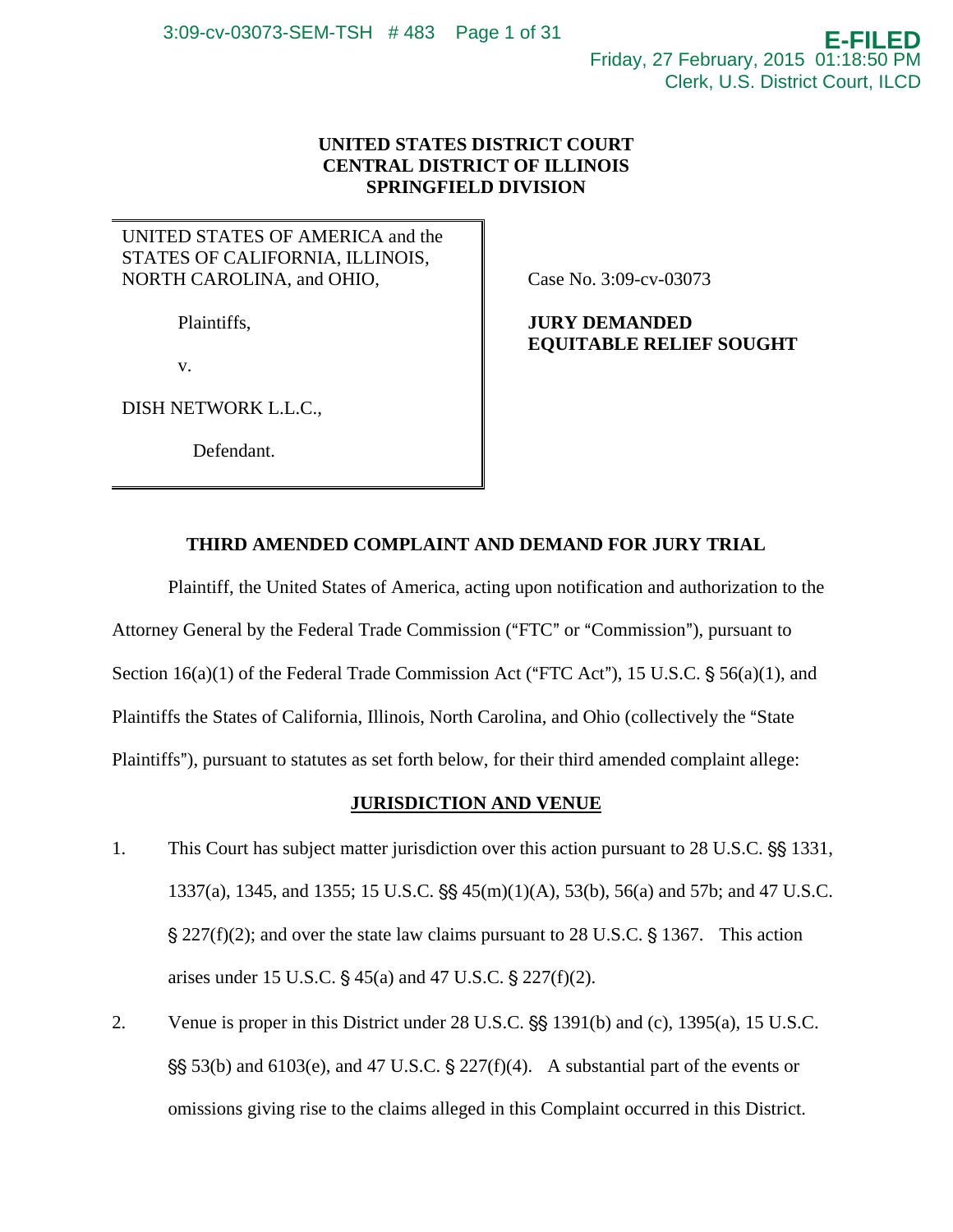#### 3:09-cv-03073-SEM-TSH # 483 Page 2 of 31

3. The State Plaintiffs notified the Federal Communications Commission of this civil action.

# **FEDERAL PLAINTIFF**

4. Plaintiff, the United States of America, brings this action under Sections 5(a),  $5(m)(1)(A)$ ,  $13(b)$ ,  $16(a)$  and 19 of the FTC Act, 15 U.S.C.  $\S$ § 45(a), 45(m)(1)(A), 53(b), 56(a) and 57b, and Section 6 of the Telemarketing and Consumer Fraud and Abuse Prevention Act (the "Telemarketing Act"), 15 U.S.C.  $\S$  6105, to obtain monetary civil penalties, a permanent injunction, and other equitable relief from Defendant for violations of Section  $5(a)$  of the FTC Act, 15 U.S.C. § 45 $(a)$ , and the FTC's Telemarketing Sales Rule (the "TSR" or "Rule"), 16 C.F.R. Part 310, as amended by 68 Fed. Reg. 4580, 4669 (January 29, 2003).

## **STATE PLAINTIFFS**

5. Plaintiff, the People of the State of California, by and through its attorney, Kamala D. Harris, Attorney General of the State of California, is authorized by 47 U.S.C.  $\S 227(f)(1)$ to file actions in federal district court to enjoin violations and enforce compliance with the Telephone Consumer Protection Act ("TCPA") on behalf of residents of the State of California and to obtain actual damages or damages of \$500 for each violation and up to treble that amount for each violation committed willfully or knowingly. Plaintiff, the People of the State of California, by and through Kamala D. Harris, Attorney General of the State of California, is authorized by California Business & Professions Code Sections 17204 and 17593, and Sections 17206 and 17536, respectively, to obtain injunctive relief to halt acts of unfair competition and enforce compliance with California Business  $\&$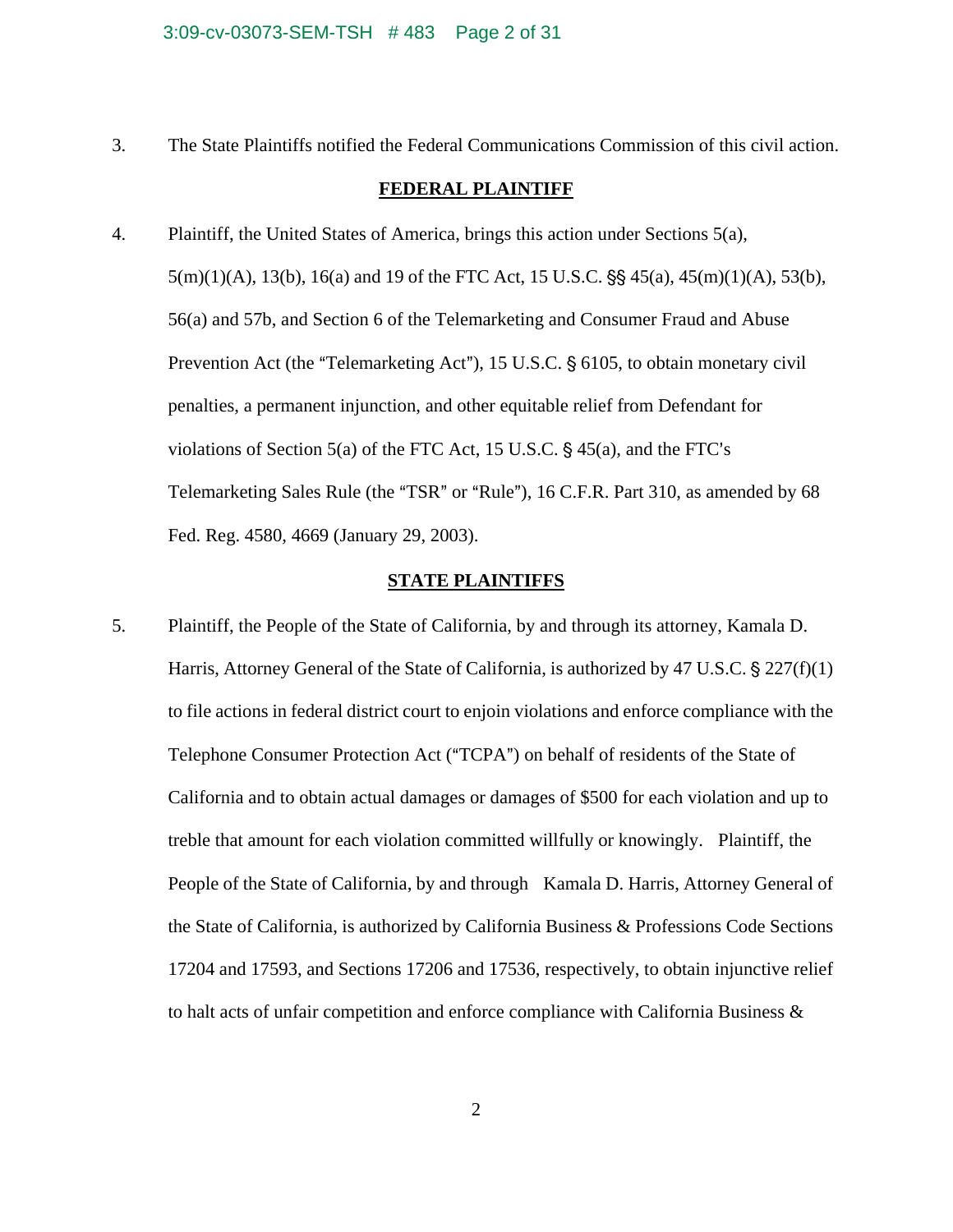#### 3:09-cv-03073-SEM-TSH # 483 Page 3 of 31

Professions Code Sections 17200 and 17592 and for civil penalties of up to \$2,500.00 for each violation of Section 17200 and up to \$16,000 for each violation of 17592.

6. Plaintiff, The People of the State of Illinois, as *parens patriae*, by and through its Attorney General Lisa Madigan is authorized by 47 U.S.C.  $\S 227(f)(1)$  to file actions in federal district court to enjoin violations of and enforce compliance with the TCPA on behalf of residents of the State of Illinois, and to obtain actual damages or damages of \$500 for each violation, and up to treble that amount for each violation committed willfully or knowingly. Plaintiff, The People of the State of Illinois, as *parens patriae*, by and through its Attorney General Lisa Madigan also is authorized by 815 ILCS 505/7 and 815 ILCS 305/30(d) to obtain injunctive and other relief to halt violations of and enforce compliance with 815 ILCS 505/1, *et seq*. and with 815 ILCS 305/1, *et seq*.

7. Plaintiff State of North Carolina, by and through its Attorney General Roy Cooper, is authorized by 47 U.S.C.  $\frac{6}{5}$  227(f)(1) to file actions in federal district court to enjoin violations, obtain injunctive relief, civil penalties, attorneys fees and other equitable relief, and to enforce compliance with the TCPA on behalf of residents of the State of North Carolina, and to obtain actual damages or damages of \$500 for each violation, and up to treble that amount for each violation committed willfully or knowingly. Plaintiff State of North Carolina, by and through its Attorney General Roy Cooper also is authorized by N.C. Gen. Stat.  $\S$  75-105 to bring enforcement actions to enjoin violations of and enforce compliance with the North Carolina Telephone Solicitations Act, N.C. Gen. Stat. §§ 75-100 *et seq*. and to obtain civil penalties of up to \$500 for the first

3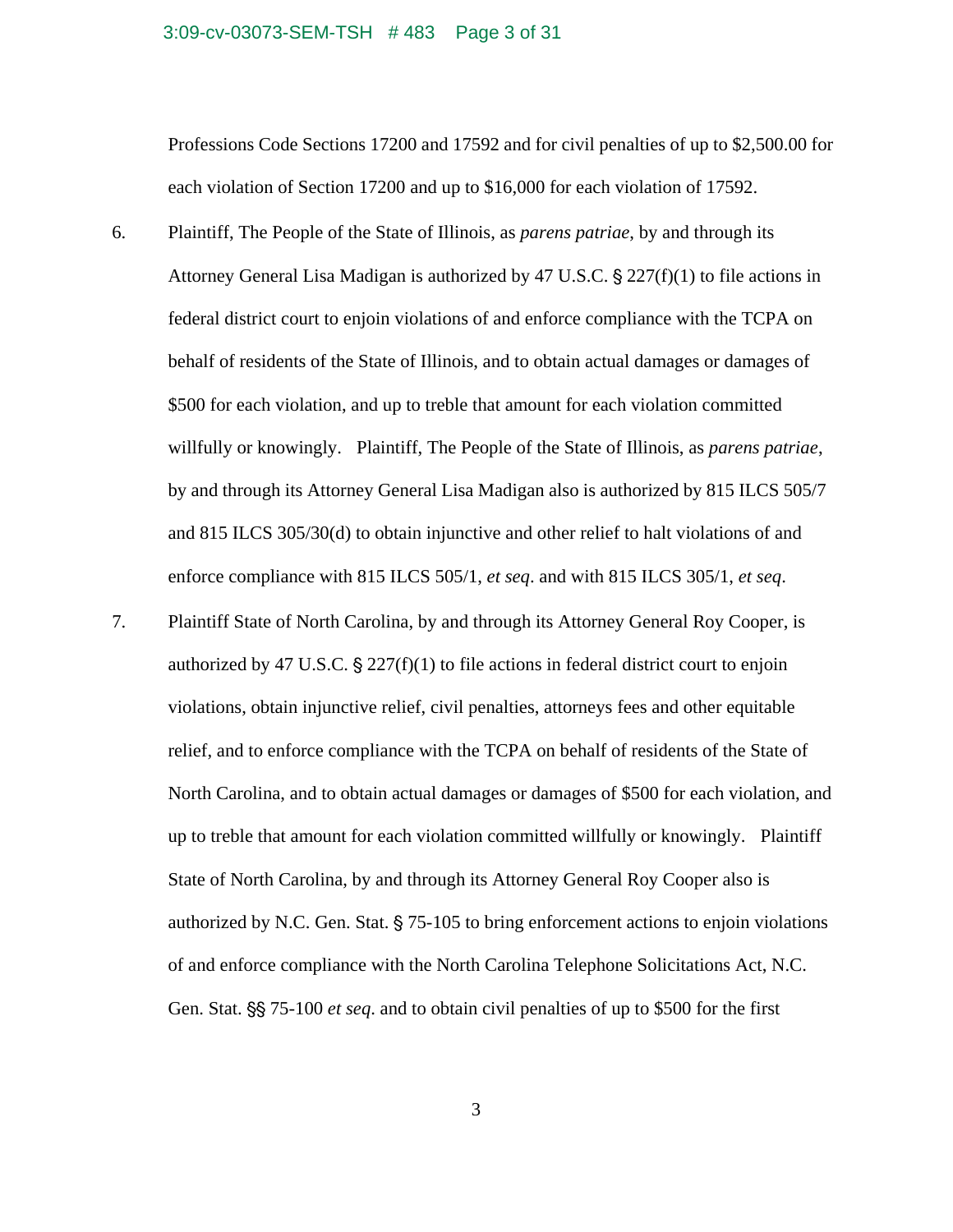#### 3:09-cv-03073-SEM-TSH # 483 Page 4 of 31

violation of that Act, \$1,000 for the second violation, \$5,000 for the third and any other violations of the Act, and reasonable attorneys fees for willful violations.

8. Plaintiff, State of Ohio, by and through its Attorney General Mike DeWine, is authorized by 47 U.S.C.  $\frac{1}{2}$  227(f)(1) to file actions in federal district court to enjoin violations of and enforce compliance with the TCPA on behalf of residents of the State of Ohio, and to obtain actual damages or damages of \$500 for each violation, and up to treble that amount for each violation committed willfully and knowingly. Plaintiff State of Ohio, by and through its Attorney General Mike DeWine, is also authorized to obtain declaratory judgments, enjoin violations, and seek orders for consumer damages, civil penalties and other relief for violations of the Ohio Consumer Sales Practice Act, Ohio Revised Code 1345.01 *et seq.*

#### **DEFENDANT**

9. DISH Network L.L.C. ("DISH Network") is a Colorado company with its principal place of business at 9601 S. Meridian Blvd., Englewood, Colorado 80112. DISH Network transacts business in the Central District of Illinois.

## **THE TELEMARKETING SALES RULE AND THE NATIONAL DO NOT CALL REGISTRY**

10. Congress directed the FTC to prescribe rules prohibiting abusive and deceptive telemarketing acts or practices pursuant to the Telemarketing Act,  $15 \text{ U.S.C.}$   $\S$  $\S$   $6101$ -6108, in 1994. On August 16, 1995, the FTC adopted the Telemarketing Sales Rule (the "Original TSR"), 16 C.F.R. Part 310, which became effective on December 31, 1995. On January 29, 2003, the FTC amended the TSR by issuing a Statement of Basis and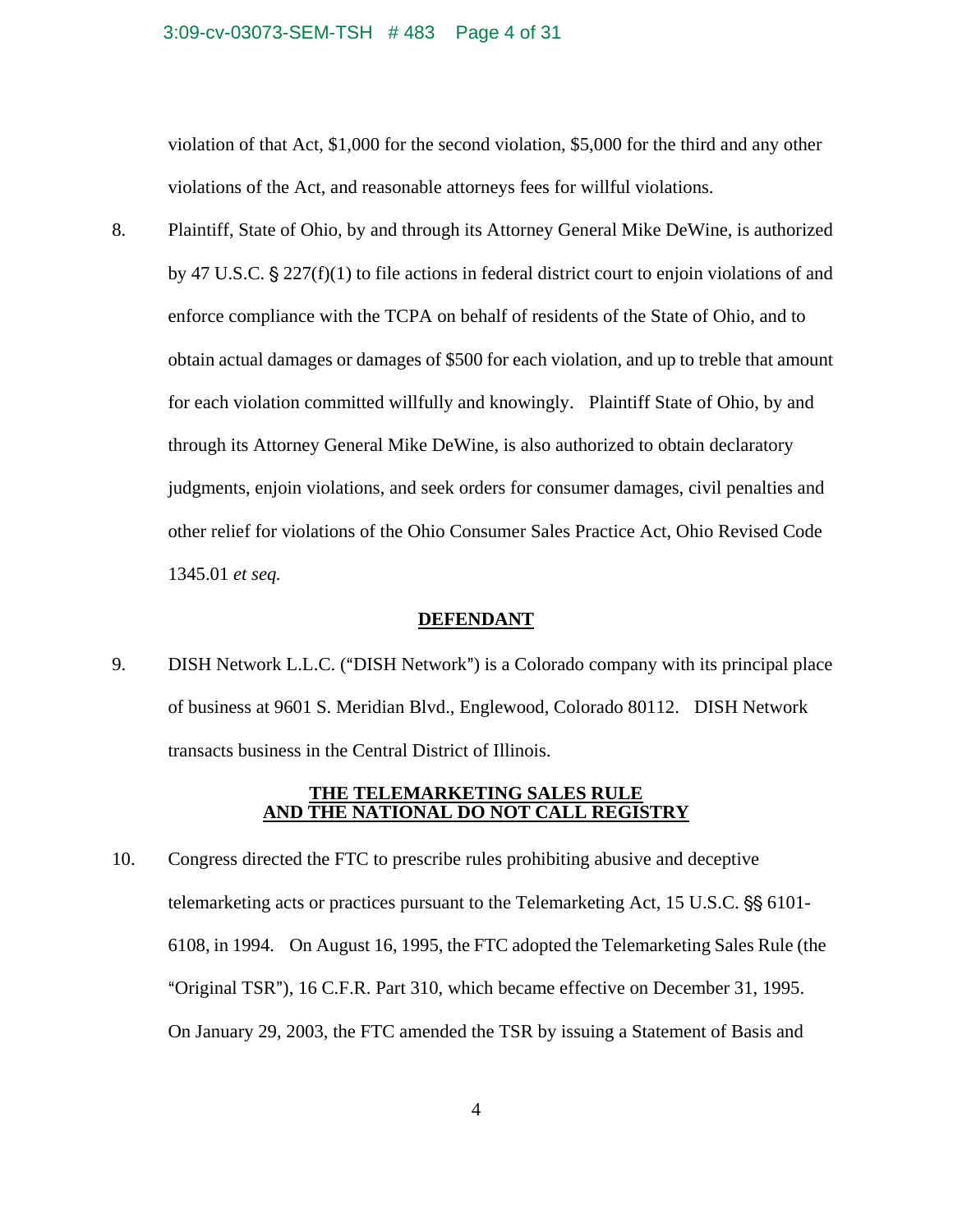#### 3:09-cv-03073-SEM-TSH # 483 Page 5 of 31

Purpose ("SBP") and the final amended TSR (the "Amended TSR"). 68 Fed. Reg. 4580, 4669.

- 11. Among other things, the Amended TSR established a "do not call" registry, maintained by the Commission (the "National Do Not Call Registry" or "Registry"), of consumers who do not wish to receive certain types of telemarketing calls. Consumers can register their telephone numbers on the Registry without charge either through a toll-free telephone call or over the Internet at www.donotcall.gov.
- 12. Consumers who receive telemarketing calls to their registered numbers can complain of Registry violations the same way they registered: through a toll-free telephone call or over the Internet, or by otherwise contacting law enforcement authorities.
- 13. A "seller" is any person who, in connection with a telemarketing transaction, provides, offers to provide, or arranges for others to provide goods or services to the customer in exchange for consideration.  $16$  C.F.R. § 310.2(z).
- 14. A "telemarketer" is any person who, in connection with telemarketing, initiates or receives telephone calls to or from a customer or donor.  $16$  C.F.R.  $\frac{6}{5}$  310.2(bb).
- 15. Since September 2, 2003, sellers, telemarketers, and other permitted organizations have been able to access the Registry over the Internet at telemarketing.donotcall.gov to download the registered numbers.
- 16. Since October 17, 2003, sellers and telemarketers have been prohibited from calling a number on the Registry, and sellers are prohibited from causing a telemarketer do so in violation of the Amended TSR.  $16$  C.F.R. § 310.4(b)(1)(iii)(B).

5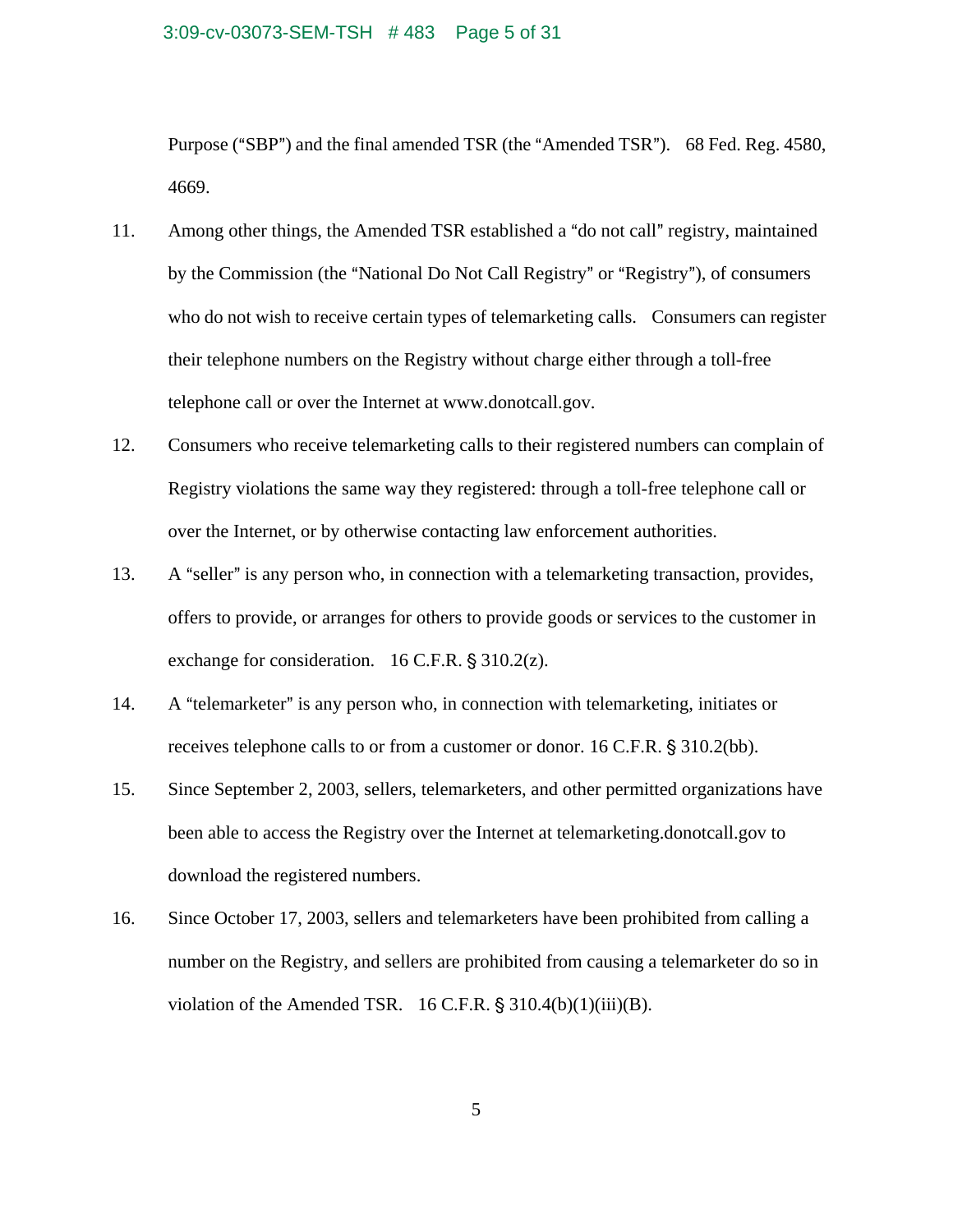- 17. Since December 31, 1995, sellers and telemarketers have been prohibited from initiating an outbound telephone call to any person who previously has stated that he or she does not wish to receive an outbound telephone call made by or on behalf of the seller whose goods or services are being offered.  $16$  C.F.R.  $\S$  310.4(b)(1)(iii)(A).
- 18. Since October 1, 2003, telemarketers have been prohibited from abandoning an outbound telephone call, and sellers are prohibited from causing a telemarketer to do so in violation of the Amended TSR. 16 C.F.R.  $\S 310.4(b)(1)(iv)$ . An outbound telephone call is abandoned if a person answers it and the telemarketer does not connect the call to a sales representative within two  $(2)$  seconds of the person's completed greeting. 16 C.F.R.  $$310.4(b)(1)(iv).$
- 19. The use of pre-recorded message telemarketing, where a sales pitch to a live consumer begins with or is made entirely by a pre-recorded message, violates the Amended TSR because the telemarketer is not connecting the call to a sales representative within two (2) seconds of the person's completed greeting.
- 20. It is a violation of the Amended TSR for any person to provide substantial assistance or support to any telemarketer when that person knows or consciously avoids knowing that the telemarketer is engaged in any practice that violates  $\S$  310.4 of the Amended TSR.  $16$  C.F.R. § 310.3(b).
- 21. Substantial assistance is more than a mere casual or incidental dealing with a seller or telemarketer that is unrelated to a violation of the Rule. TSR SBP, 60 Fed. Reg. 43842 at 43852 (Aug. 23, 1995).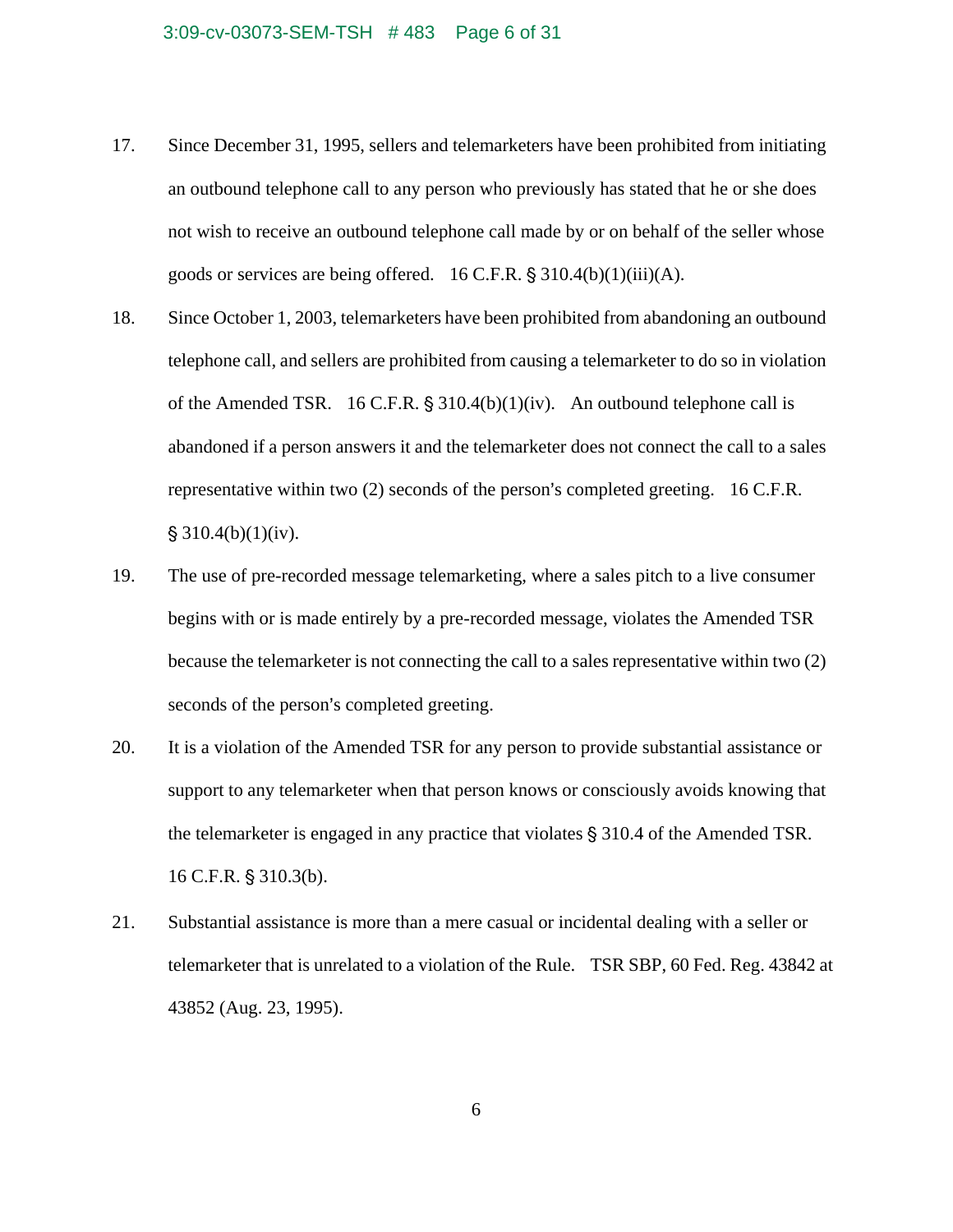- 22. Pursuant to Section  $3(c)$  of the Telemarketing Act, 15 U.S.C. § 6102(c), and Section  $18(d)(3)$  of the FTC Act, 15 U.S.C. §  $57a(d)(3)$ , a violation of the Amended TSR constitutes an unfair or deceptive act or practice in or affecting commerce, in violation of Section  $5(a)$  of the FTC Act, 15 U.S.C.  $\S$  45(a).
- 23. Defendant DISH Network is a "seller" and a "telemarketer" engaged in "telemarketing," as defined by the Amended TSR,  $16$  C.F.R.  $\S$  310.2. Defendant DISH Network is a seller, for example, since it provides satellite television programming to consumers. Defendant DISH Network is also a telemarketer, for example, since its employees or call centers initiate or receive telephone calls to or from a consumer.

# **THE TELEPHONE CONSUMER PROTECTION ACT**

24. The TCPA, enacted in 1991, amended the Communications Act of 1934 by adding 47

U.S.C. § 227, which requires the Federal Communications Commission ("FCC") to

… initiate a rulemaking proceeding concerning the need to protect residential telephone subscribers' privacy rights to avoid receiving telephone solicitations to which they object. … The regulations required by [the TCPA] may require the establishment and operation of a single national database to compile a list of telephone numbers of residential subscribers who object to receiving telephone solicitations, and to make that compiled list and part thereof available for purchase. If the Commission determines to require such a database, such regulations shall- … (F) prohibit any person from making or transmitting a telephone solicitation to the telephone number of any subscriber included in such database … .

47 U.S.C.  $\S 227(c)(1)$  and (c)(3).

- 25. In 1992, the FCC promulgated rules pursuant to the TCPA.
- 26. On June 26, 2003, the FCC revised its rules and promulgated new rules pursuant to the

TCPA. These new rules provide for a national Do Not Call Registry.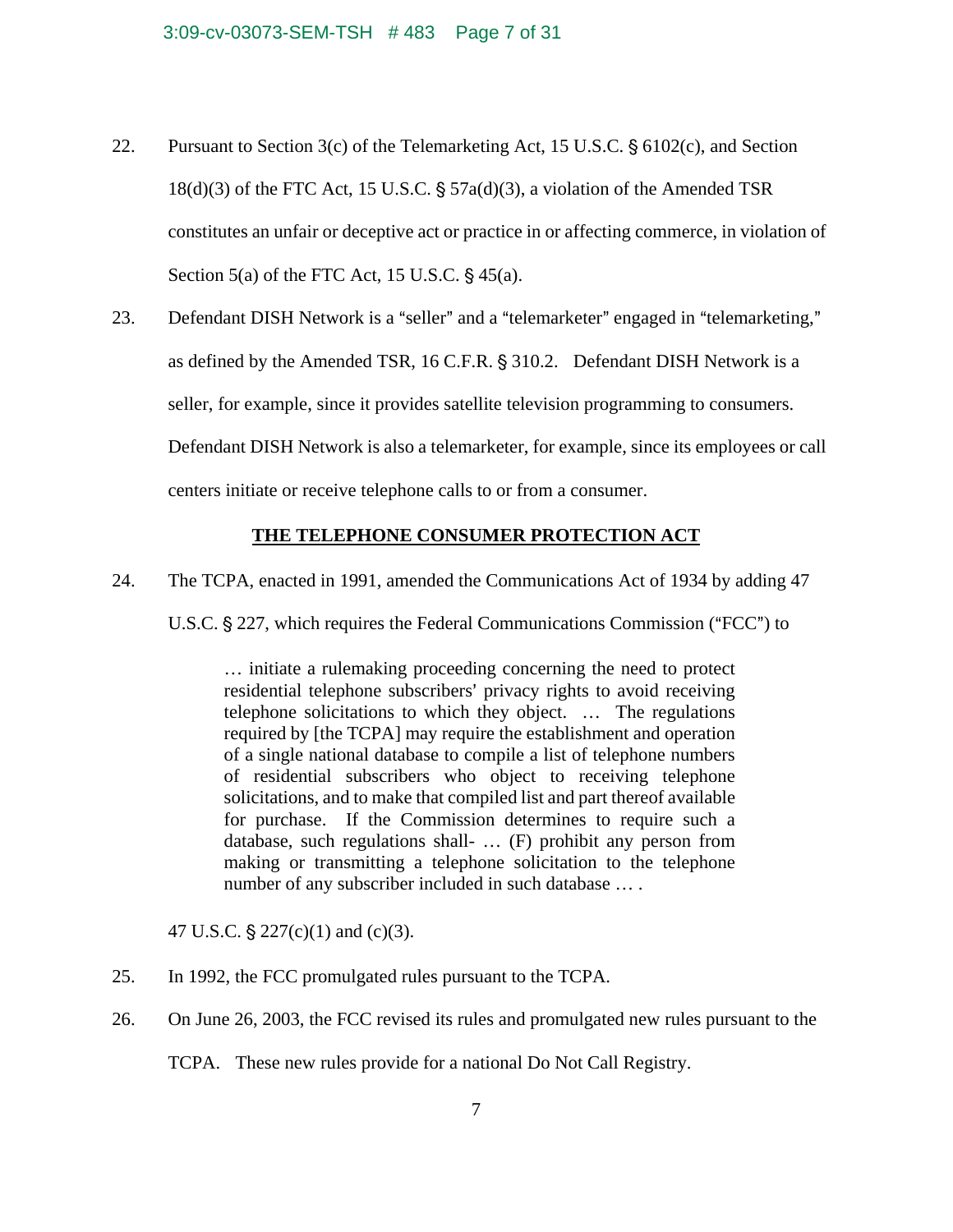- 27. A relevant FCC Do Not Call Rule, 47 C.F.R.  $\S$  64.1200(c), provides in part: "(c) No person or entity shall initiate any telephone solicitation, as defined in paragraph  $(f)(12)$  of this section, to  $\dots$  (2) A residential telephone subscriber who has registered his or her telephone number on the national do-not-call registry of persons who do not wish to receive telephone solicitations that is maintained by the Federal Government."
- 28. The TCPA itself and another relevant FCC Rule, 47 U.S.C.  $\S 227(a)(4)$  and 47 C.F.R.  $\S$  64.1200(f)(12), respectively, provide in part: "The term telephone solicitation means the initiation of a telephone call or message for the purpose of encouraging the purchase or rental of, or investment in, property, goods, or services, which is transmitted to any person  $\dots$ ."
- 29. The TCPA itself and another relevant FCC Rule,  $47 \text{ U.S.C.}$  \$ 227(b)(1)(B) and  $47 \text{ C.F.R.}$  $\S$  64.1200(a)(2), respectively, provide that it is unlawful for a person to: "Initiate any telephone call to any residential telephone line using an artificial or prerecorded voice to deliver a message without the prior express consent of the called party unless the call ... [is specifically exempted by rule or order]."
- 30. The TCPA further provides in part:

Whenever the attorney general of a State, or an official or agency designated by a State, has reason to believe that any person has engaged or is engaging in a pattern or practice of telephone calls or other transmissions to residents of that State in violation of this section or the regulations prescribed under this section, the State may bring a civil action on behalf of its residents to enjoin such calls, an action to recover for actual monetary loss or receive \$500 in damages for each violation, or both such actions. If the court finds the defendant willfully or knowingly violated such regulations, the court may, in its discretion, increase the amount of the award to an amount equal to not more than 3 times the amount available under the preceding sentence.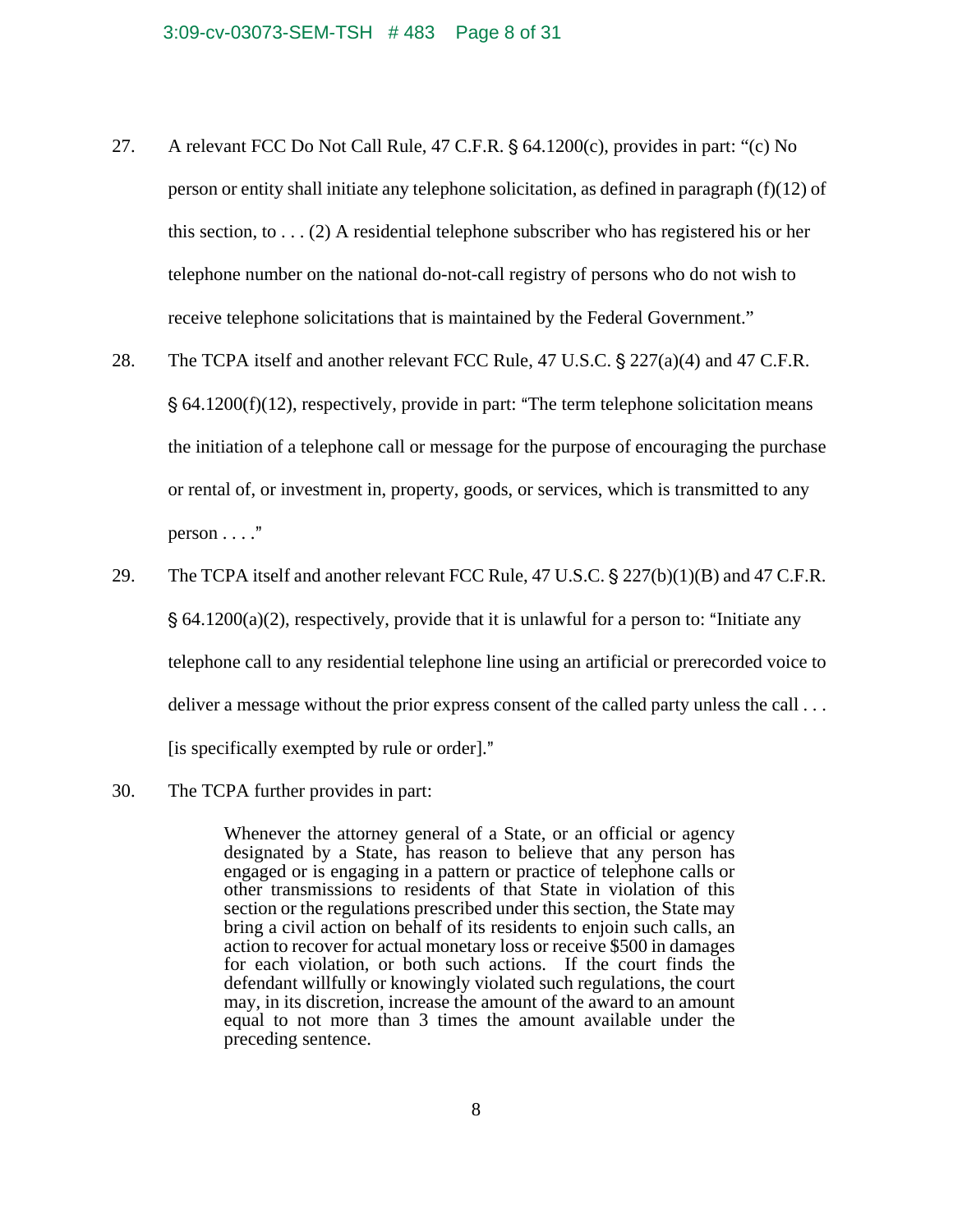47 U.S.C.  $\S$  227(f)(1).

31. This Court, in the exercise of its equitable jurisdiction, may award other ancillary relief to remedy injuries caused by DISH Network's violations of the TCPA.

# **DEFENDANT'S BUSINESS PRACTICES**

- 32. Defendant DISH Network sells Dish Network satellite television programming to consumers throughout the United States.
- 33. Defendant DISH Network markets its programming through a variety of methods, including telemarketing.
- 34. Defendant DISH Network and some of its authorized dealers maintain or cause to be maintained lists of phone numbers of persons who have stated that they do not wish to receive an outbound telephone call made by or on behalf of DISH Network.
- 35. (a) Defendant DISH Network engages in telemarketing directly to consumers.
	- (b) Defendant DISH Network also markets its programming through a network of authorized dealers.
	- $(c)$  DISH Network is both a "seller" and a "telemarketer" within the meaning of the TSR.
- 36. DISH Network grants some authorized dealers the right and ability to conduct business through DISH Network's Order Entry System.
- 37. DISH Network provides installers or installation services to consumers who were solicited by some authorized dealers.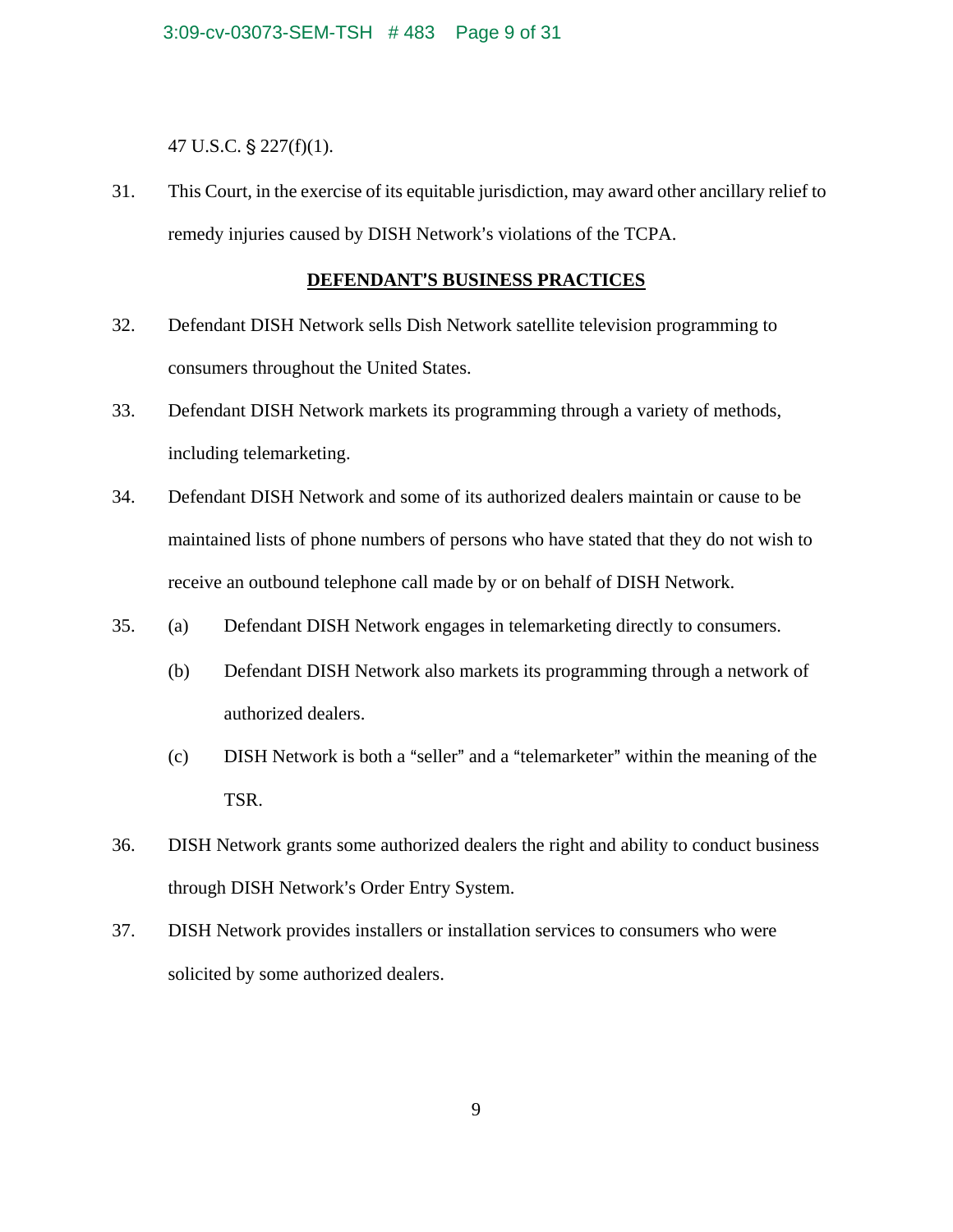#### 3:09-cv-03073-SEM-TSH # 483 Page 10 of 31

- 38. Since on or about October 17, 2003, DISH Network, directly and through one or more authorized dealers acting on its behalf, has initiated outbound telephone calls to numbers on the National Do Not Call Registry.
- 39. Since on or about October 17, 2003, DISH Network has initiated or caused to be initiated outbound telephone calls to phone numbers of persons who have stated that they do not wish to receive an outbound telephone call made by or on behalf of DISH Network.
- 40. Defendant DISH Network entered into oral or written contracts with, among others, Vision Quest, a Michigan company, New Edge Satellite, also a Michigan company, Planet Earth Satellite, an Arizona company, Dish TV Now, a North Carolina company, and Star Satellite, a Utah company (the "Marketing Dealers").
- 41. The Marketing Dealers are or have been authorized dealers of DISH Network.
- 42. Through contracts with the Marketing Dealers and/or through other means, Defendant DISH Network authorizes the Marketing Dealers to market, promote and solicit orders for DISH Network or Dish Network programming, and to use the DISH Network or Dish Network trademark or trade name.
- 43. Marketing Dealers agree to market, promote, and solicit orders on behalf of DISH Network.
- 44. Defendant DISH Network has, directly or indirectly, offered to provide or provided financial payments to the Marketing Dealers.
- 45. Through contracts with the Marketing Dealers and/or through other means, Defendant DISH Network maintains sole discretion to set the price for the programming offered to consumers; maintains sole discretion to determine the type of programming offered to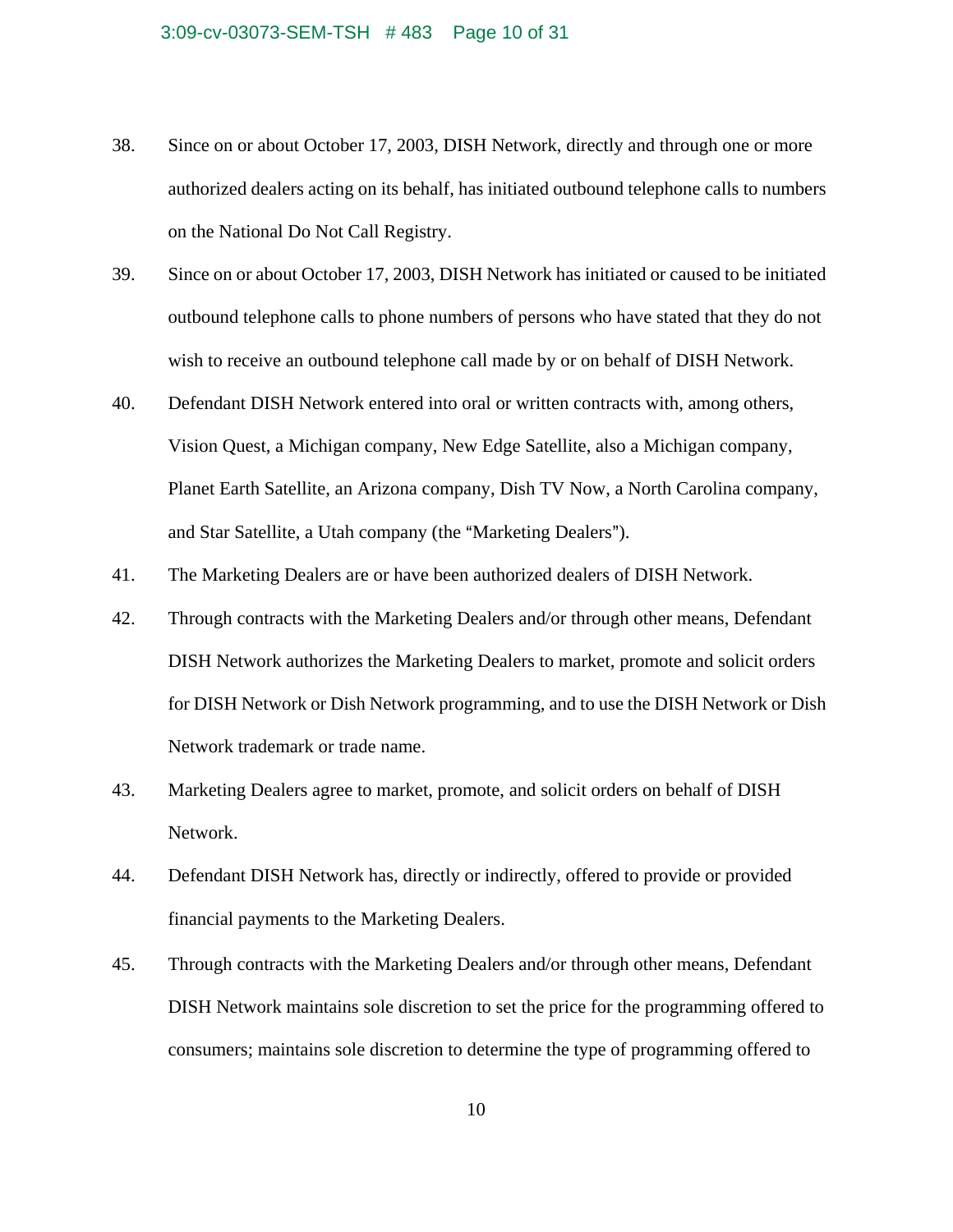#### 3:09-cv-03073-SEM-TSH # 483 Page 11 of 31

consumers; and maintains sole discretion to determine which proposed orders solicited by the Marketing Dealers will be accepted.

- 46. Through contracts with the Marketing Dealers and/or through other means, Defendant DISH Network pays commissions or other financial incentives to the Marketing Dealers for marketing, promoting or soliciting orders.
- 47. Through contracts with the Marketing Dealers and/or through other means, Defendant DISH Network has the right to terminate the Marketing Dealers.
- 48. DISH Network's authorized dealers hold themselves out as marketing DISH Network programming.
- 49. Since on or about October 1, 2003, the Marketing Dealers have engaged in telemarketing on behalf of Defendant DISH Network.
- 50. Since on or about October 17, 2003, Vision Quest, New Edge Satellite, and Planet Earth, acting on behalf of Defendant DISH Network, have directly, or through intermediaries, placed outbound calls to telephone numbers on the National Do Not Call Registry.
- 51. Since on or about October 1, 2003, Dish TV Now and Star Satellite, acting on behalf of Defendant DISH Network, have directly, or through intermediaries, abandoned outbound telemarketing calls to consumers by failing to connect the call to a representative within two (2) seconds of the consumer's completed greeting.
- 52. Since on or about October 1, 2003, Defendant DISH Network has received complaints from consumers stating that they received calls from Star Satellite LLC that delivered pre-recorded messages.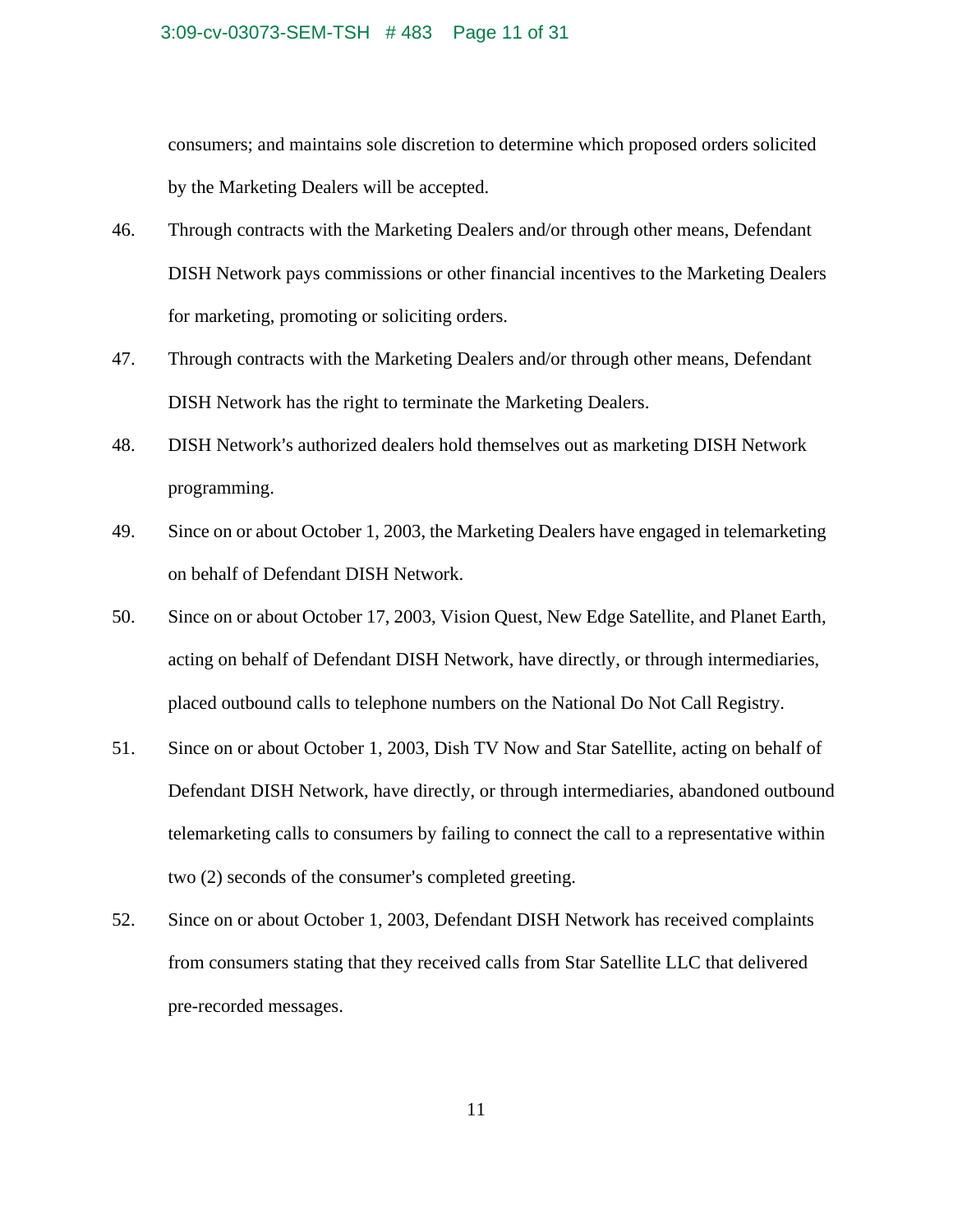#### 3:09-cv-03073-SEM-TSH # 483 Page 12 of 31

- 53. Since on or about October 1, 2003, Defendant DISH Network has received complaints from consumers stating that they received calls from Dish TV Now that delivered prerecorded messages.
- 54. Since on or about October 1, 2003, Defendant DISH Network has provided substantial assistance or support to Star Satellite and/or Dish TV Now even though Defendant DISH Network knew or consciously avoided knowing that Star Satellite and/or Dish TV Now abandoned outbound telephone calls in violation of  $\S 310.4(b)(1)(iv)$  of the TSR.
- 55. Defendant DISH Network has provided substantial assistance or support to the Marketing Dealers by, directly or indirectly, including but not limited to, making financial payments to the Marketing Dealers, allowing the Marketing Dealers to market DISH Network goods or services, allowing the Marketing Dealers to use the Dish Network trade name or trademark, entering into contracts with consumers contacted by the Marketing Dealers, collecting money from consumers contacted by the Marketing Dealers, providing services to consumers contacted by the Marketing Dealers, in some cases, granting some authorized dealers the right and ability to conduct business through DISH Network's Order/Entry System, and in some cases, providing installers so that consumers can receive Dish Network programming.
- 56. Defendant DISH Network has been the subject of law enforcement actions by the states of Missouri and Indiana alleging violations of state do not call laws.
- 57. Defendant DISH Network has received consumer complaints alleging that although the complaining consumer was on a do not call list or registry, the consumer still received a telemarketing call regarding Dish Network programming.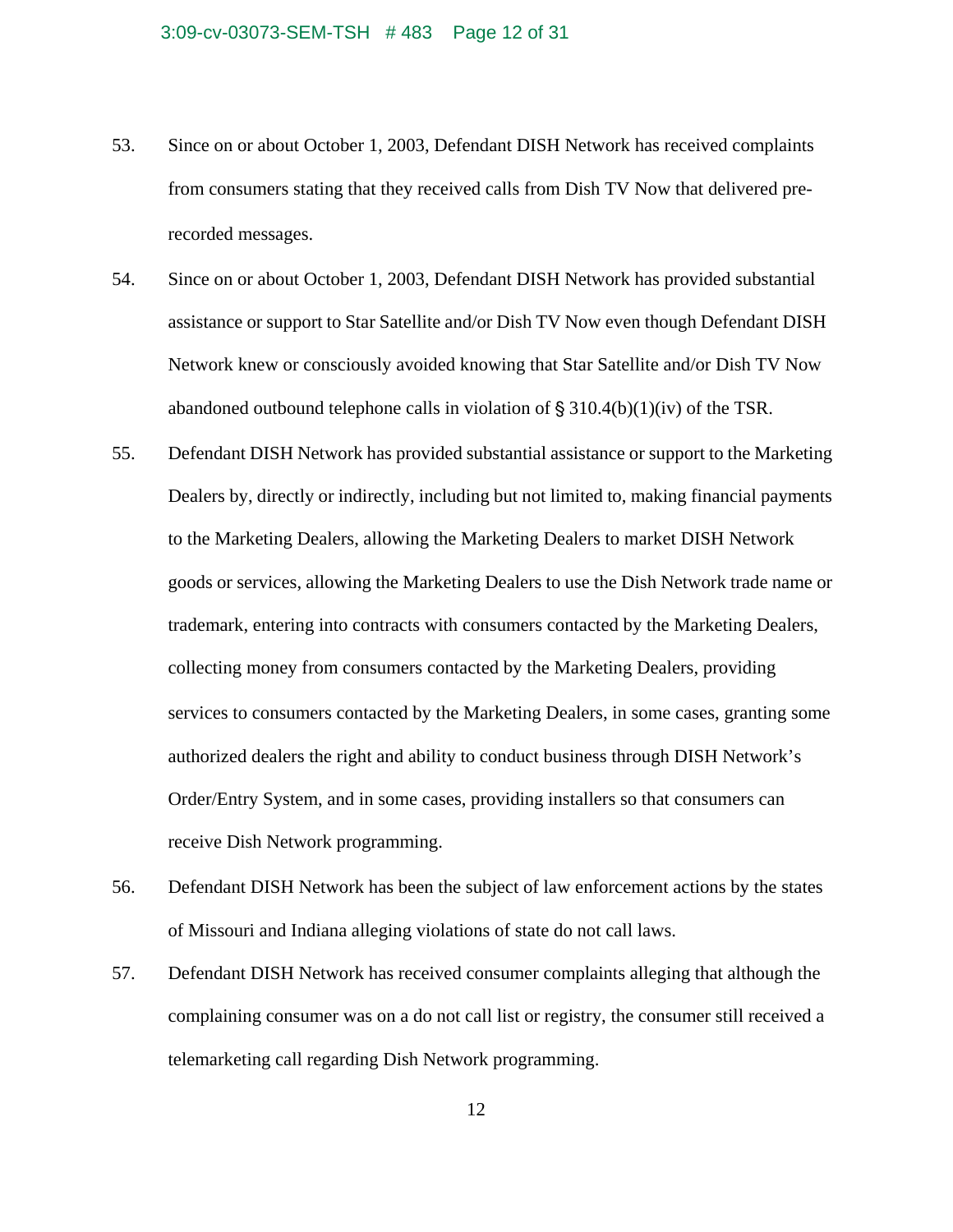#### 3:09-cv-03073-SEM-TSH # 483 Page 13 of 31

- 58. Defendant DISH Network has received consumer complaints alleging that the complaining consumers received telemarketing calls that delivered a pre-recorded message.
- 59. DISH Network failed to monitor and enforce Star Satellite's and/or Dish TV Now's compliance with the Amended TSR even though DISH Network was on notice of possible violations of the law.
- 60. DISH Network failed to implement an effective compliance program to monitor and enforce its authorized dealers' compliance with the Amended TSR, including that of the Marketing Dealers, even after it had received consumer complaints and had been the subject of two state law enforcement actions related to do not call violations.
- 61. Since on or about October 1, 2003, Defendant DISH Network caused the Marketing Dealers to engage in violations of the Amended TSR through a variety of acts or practices, including, but not limited to: (1) directly or indirectly offering to provide or providing financial payments for sales of Dish Network programming; (2) entering into relationships whereby the Marketing Dealers marketed on behalf of DISH Network; or (3) by directly or indirectly offering to provide or providing financial payments for sales of Dish Network programming, or by entering into relationships whereby the Marketing Dealers marketed on behalf of DISH Network, and failing to monitor and enforce compliance with the Amended TSR.
- 62. In order to attempt to sell its products and services, DISH Network directs telemarketing solicitations to, or causes them to be directed to, consumers in numerous states, including, but not limited to, California, Illinois, North Carolina, and Ohio.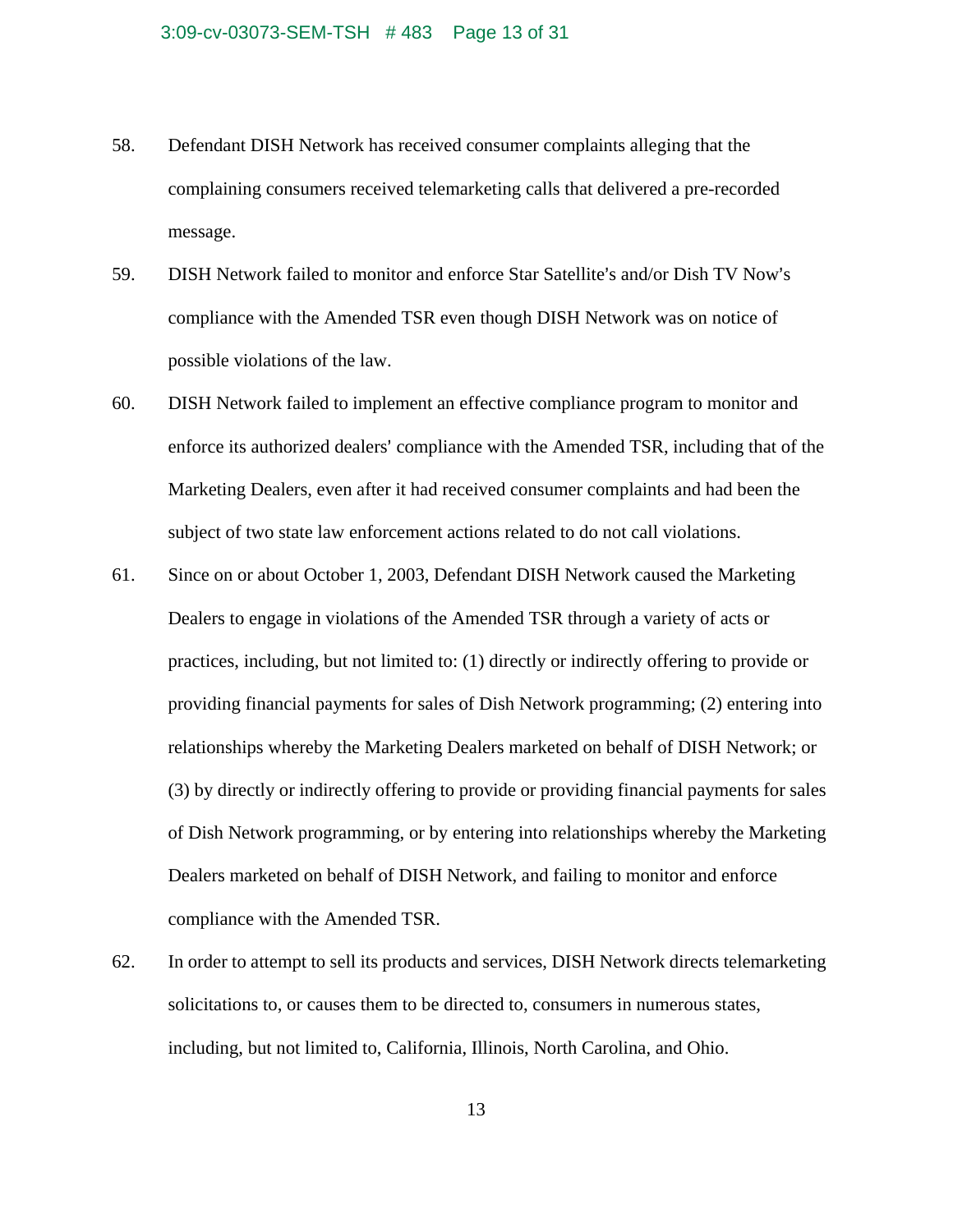#### 3:09-cv-03073-SEM-TSH # 483 Page 14 of 31

- 63. Numerous California, Illinois, North Carolina, and Ohio consumers, as well as consumers in other states, have filed complaints with either the FTC or the offices of their respective Attorney General complaining that they have received telemarketing solicitations at their residential telephone numbers which had been previously registered with the National Do Not Call Registry and that such solicitations were made by or on behalf of DISH Network.
- 64. At all times relevant to this complaint, Defendant has maintained a substantial course of trade or business in the offering for sale and sale of goods or services via the telephone in or affecting commerce as "commerce" is defined in Section 4 of the FTC Act, 15 U.S.C.  $§ 44.$
- 65. Defendant has engaged in telemarketing by a plan, program or campaign conducted to induce the purchase of goods or services by use of one or more telephones and which involves more than one interstate call.

#### **VIOLATIONS OF THE TELEMARKETING SALES RULE**

# **Count I (By the United States - Violating the National Do Not Call Registry)**

66. In numerous instances, in connection with telemarketing, Defendant DISH Network engaged in or caused a telemarketer to engage in initiating an outbound telephone call to a person's telephone number on the National Do Not Call Registry in violation of the TSR,  $16$  C.F.R.  $\S$  310.4(b)(1)(iii)(B).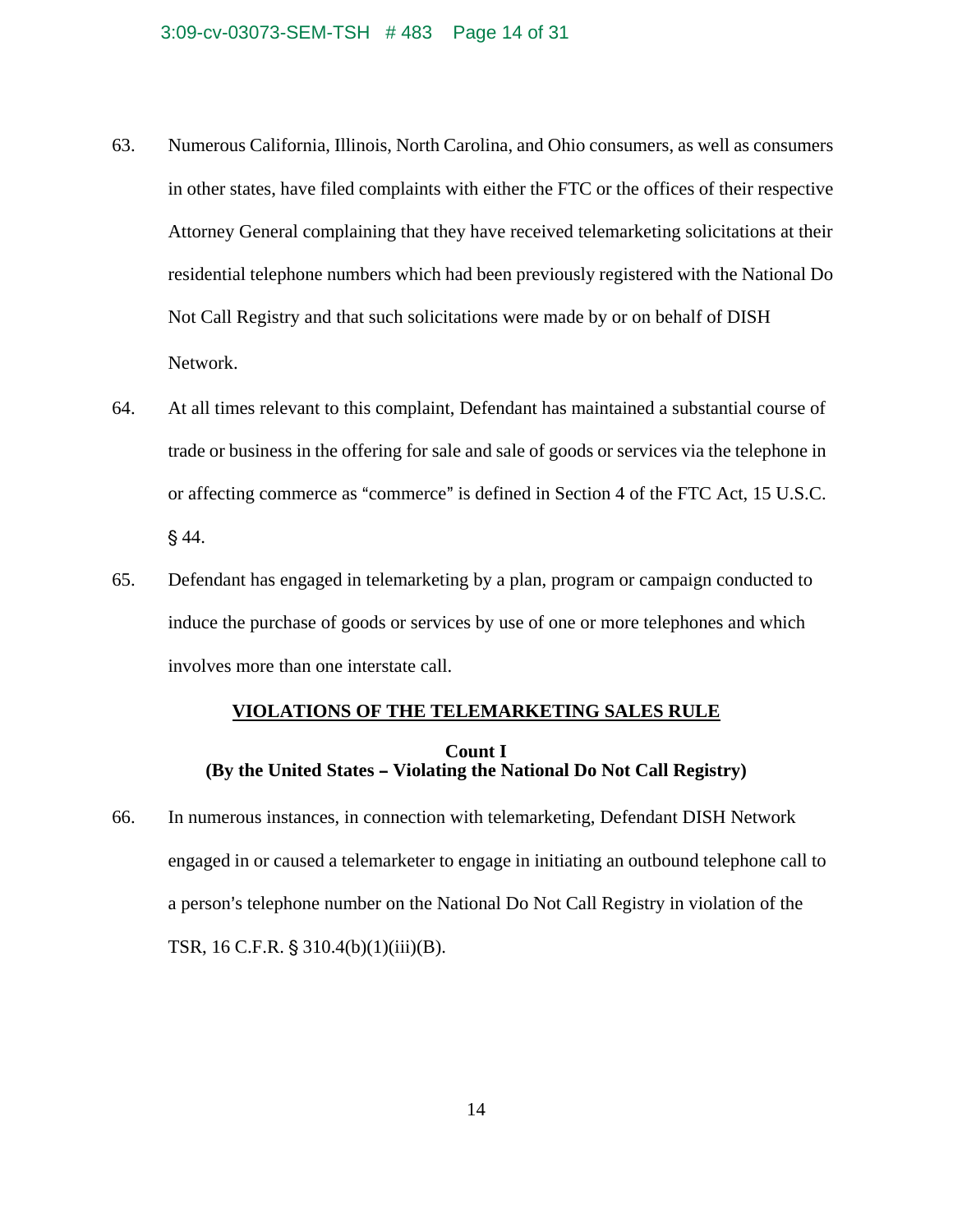# **Count II (By the United States – Violating the Entity-Specific Do-Not-Call Rule)**

67. In numerous instances, in connection with telemarketing, DISH Network has engaged in or caused other telemarketers to engage in initiating an outbound telephone call to a person who has previously stated that he or she does not wish to receive such a call made by or on behalf of DISH Network, in violation of the TSR, 16 C.F.R. §  $310.4(b)(1)(iii)(A).$ 

# **Count III (By the United States - Abandoning Calls)**

68. In numerous instances, in connection with telemarketing, Defendant DISH Network has abandoned or caused telemarketers to abandon an outbound telephone call by failing to connect the call to a sales representative within two (2) seconds of the completed greeting of the person answering the call, in violation of the TSR,  $16$  C.F.R.  $\S 310.4(b)(1)(iv)$ .

# **Count IV (By the United States – Assisting and Facilitating)**

69. Defendant DISH Network has provided substantial assistance or support to Star Satellite and/or Dish TV Now even though Defendant DISH Network knew or consciously avoided knowing Defendant Star Satellite and/or Dish TV Now abandoned outbound telephone calls in violation of  $\S 310.4(b)(1)(iv)$  of the TSR. Defendant DISH Network, therefore, has violated  $16$  C.F.R.  $\S 310.3(b)$ .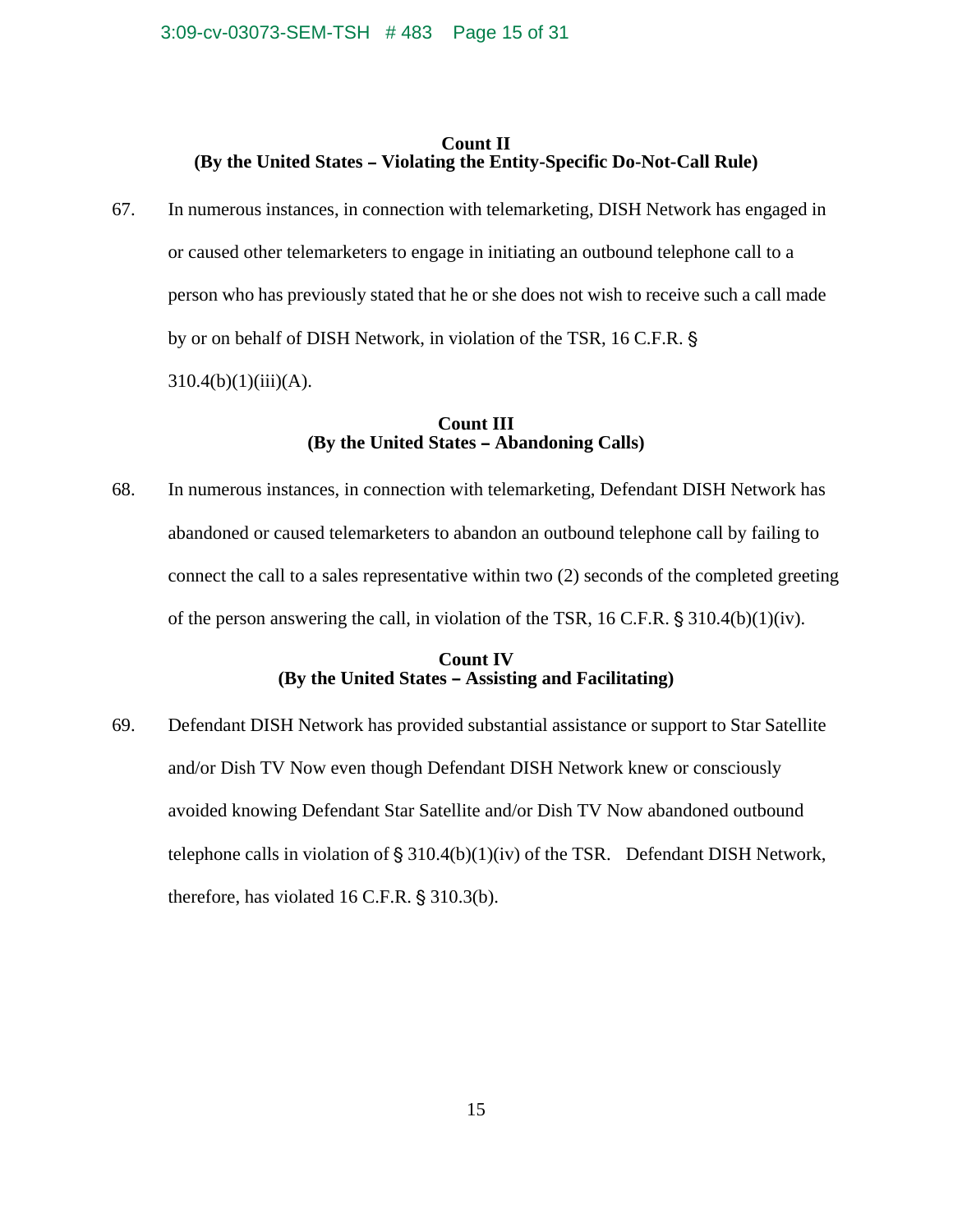#### 3:09-cv-03073-SEM-TSH # 483 Page 16 of 31

# **VIOLATIONS OF THE TELEPHONE CONSUMER PROTECTION ACT COUNT V (By the State Plaintiffs - Violating the National Do Not Call Registry)**

- 70. The People of the State of California, by Kamala D. Harris, Attorney General of the State of California, the People of the State of Illinois by Lisa Madigan, Attorney General of the State of Illinois, the People of the State of North Carolina by and through Roy Cooper, the Attorney General of North Carolina, and the People of the State of Ohio by Mike DeWine, Attorney General of the State of Ohio bring this count pursuant to the TCPA, complaining of Defendant DISH Network.
- 71. State Plaintiffs seek a permanent injunction and other equitable relief, based upon DISH Network's violations of the TCPA in connection with the placing of telemarketing solicitations to consumers whose telephone numbers have been registered with the National Do Not Call Registry.
- 72. DISH Network, either directly or indirectly as a result of a third party acting on its behalf, has violated 47 C.F.R.  $\S$  64.1200(c)(2) and 47 U.S.C.  $\S$  227(c), by engaging in a pattern or practice of initiating telephone solicitations to residential telephone subscribers, including subscribers in California, Illinois, North Carolina, and Ohio whose telephone numbers were listed on the National Do Not Call Registry.
- 73. DISH Network's violations are willful and knowing.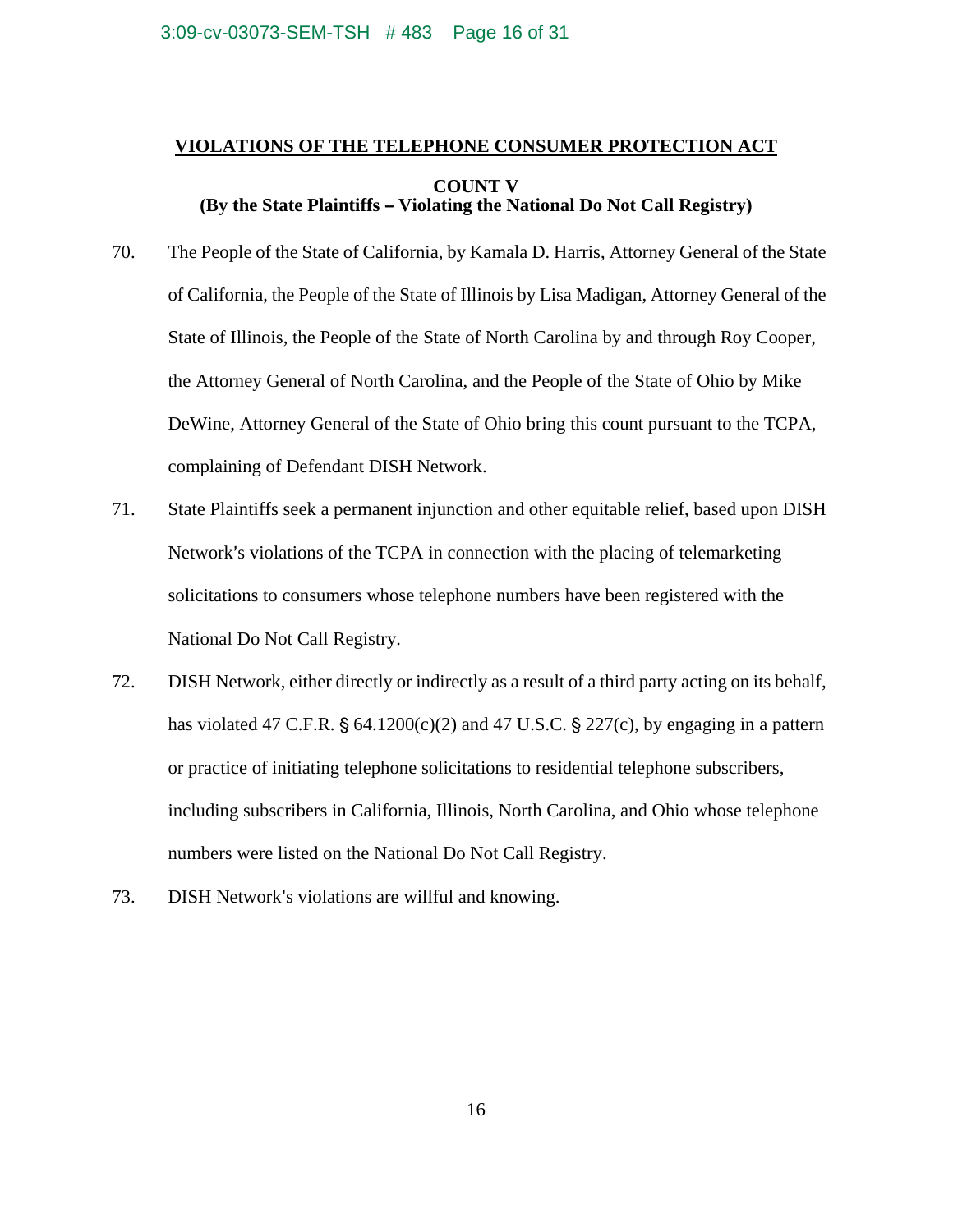#### **COUNT VI (By the State Plaintiffs – Violating the Prohibition against the Use of Artificial or Pre-Recorded Voices)**

- 74. The People of the State of California, by Kamala D. Harris, Attorney General of the State of California, the People of the State of Illinois by Lisa Madigan, Attorney General of the State of Illinois, the People of the State of North Carolina by and through Roy Cooper, the Attorney General of North Carolina, and the People of the State of Ohio by Mike DeWine, Attorney General of the State of Ohio, bring this count pursuant to the TCPA, complaining of Defendant DISH Network.
- 75. State Plaintiffs seek a permanent injunction and other equitable relief, based upon DISH Network's violations of the TCPA in connection with the initiation of telephone calls to residential telephone lines using artificial or prerecorded voices to deliver a message without the prior express consent of the called party and without falling within specific exemptions delineated within the TCPA.
- 76. DISH Network, either directly or indirectly as a result of a third party acting on its behalf, has violated 47 C.F.R.  $\S$  64.1200(a)(2) and 47 U.S.C.  $\S$  227(b)(1)(B), by engaging in a pattern or practice of initiating telephone solicitations to residential telephone lines, including lines in California, Illinois, North Carolina, and Ohio, using artificial or prerecorded voices to deliver a message without the prior express consent of the called party and where the call was not initiated for emergency purposes or exempted by rule or order of the Federal Communications Commission under 47 U.S.C.  $\frac{6}{5}$  227(b)(2)(B).
- 77. DISH Network's violations are willful and knowing.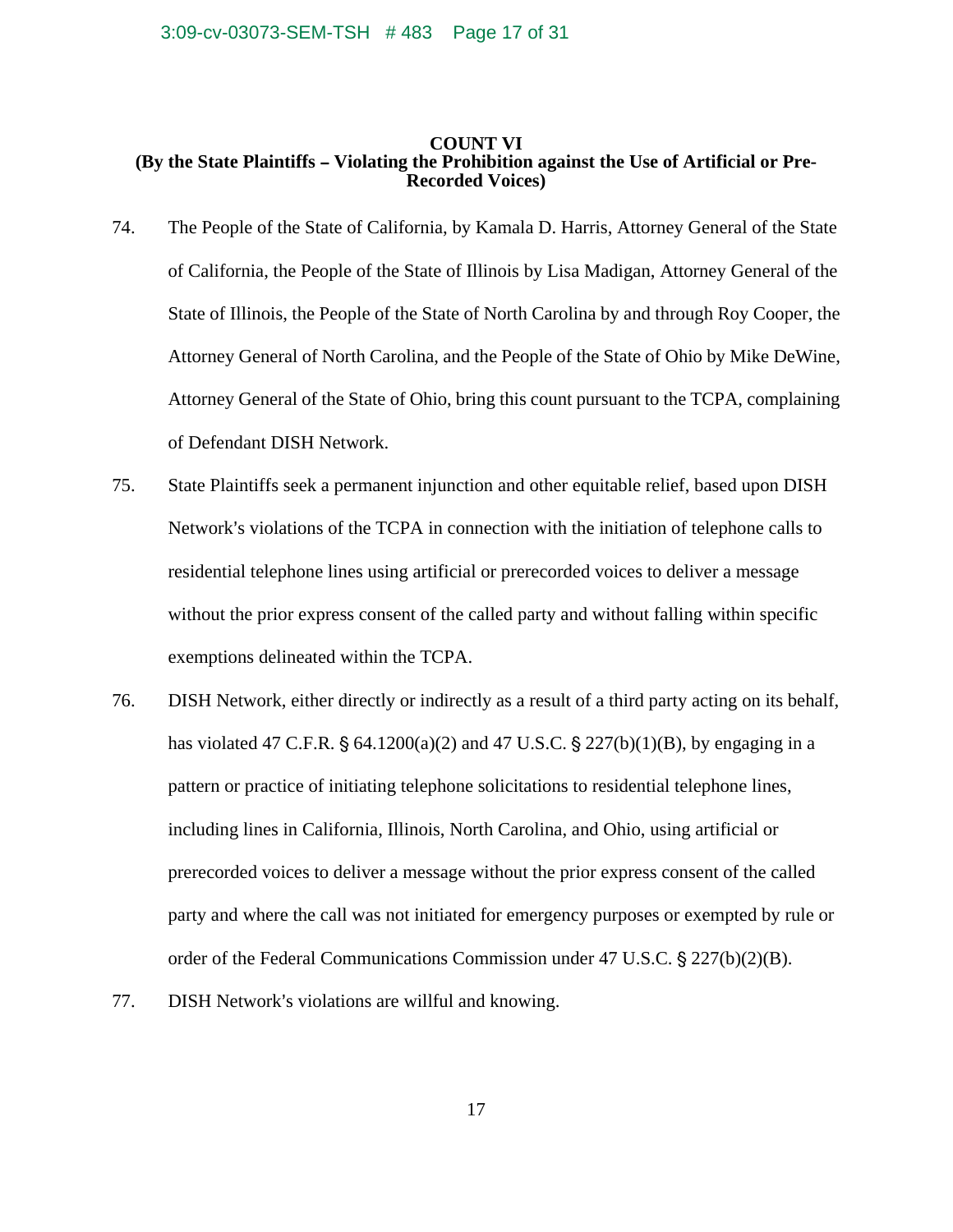#### **COUNT VII (By State of California for Violations of California Business and Professions Code Section 17592 (California Do Not Call Law))**

- 78. California Business & Professions Code section  $17592(a)(1)$  defines as a "telephone" solicitor" any person or entity who, on his or her own behalf or through salespersons or agents, announcing devices, or otherwise, makes or causes a telephone call to be made to a California telephone number and seeks to rent, sell, promote, or lease goods or services during those calls.
- 79. California Business & Professions Code section 17592(c) prohibits telephone solicitors from making or causing to be made telephone calls to California telephone numbers listed on the National Do Not Call Registry and seeking to rent, sell, promote, or lease goods or services during those calls.
- 80. DISH Network, either directly or indirectly as a result of a third party acting on its behalf, is a telephone solicitor pursuant to California Business & Professions Code section  $17592(a)(1)$ , and has violated Section  $17592(c)(1)$  by making or causing to be made telephone calls to California telephone numbers listed on the National Do Not Call Registry and seeking to rent, sell, promote, or lease goods or services during those calls.
- 81. Unless enjoined and restrained by order of the Court, Defendant will continue to engage in such violations.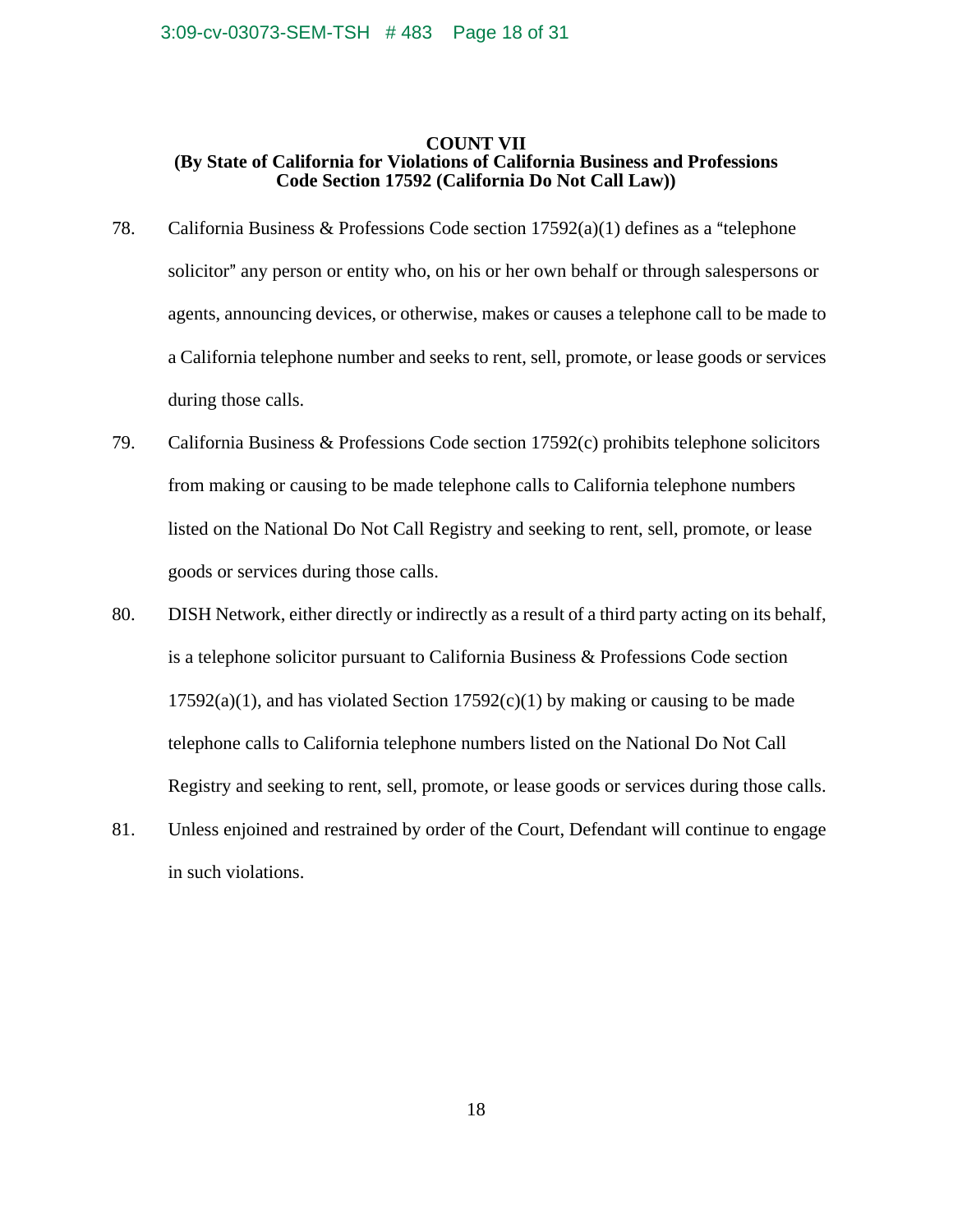#### **COUNT VIII (By State of California for Violations of California Business and Professions Code Section 17200 (Unfair Competition))**

82. Beginning at an exact date unknown to plaintiff and continuing to the present, Defendant DISH Network has engaged in and continues to engage in unfair competition as defined in California Business & Professions Code section 17200. Defendant's acts of unfair competition include, but are not limited to, the following:

 (a) DISH Network, either directly or indirectly as a result of a third party acting on its behalf, has violated the TCPA at 47 U.S.C.  $\S 227(c)$  and its regulations at 47 C.F.R.  $\S$  64.1200(c)(2), by engaging in a pattern or practice of initiating telephone solicitations to residential telephone subscribers, including subscribers in California, whose telephone numbers were listed on the National Do Not Call Registry.

 (b) DISH Network, either directly or indirectly as a result of a third party acting on its behalf, has violated 47 C.F.R.  $\S$  64.1200(a)(2) and 47 U.S.C.  $\S$  227(b)(1)(B), by engaging in a pattern or practice of initiating telephone solicitations to residential telephone lines, including lines in California, using artificial or prerecorded voices to deliver a message without the prior express consent of the called party and where the call was not initiated for emergency purposes or exempted by rule or order of the Federal Communications Commission under 47 U.S.C.  $\S 227(b)(2)(B)$ .

 (c) DISH Network, either directly or indirectly as a result of a third party acting on its behalf, has violated California Business & Professions Code section  $17592(c)(1)$  by making or causing to be made telephone calls to California telephone numbers listed on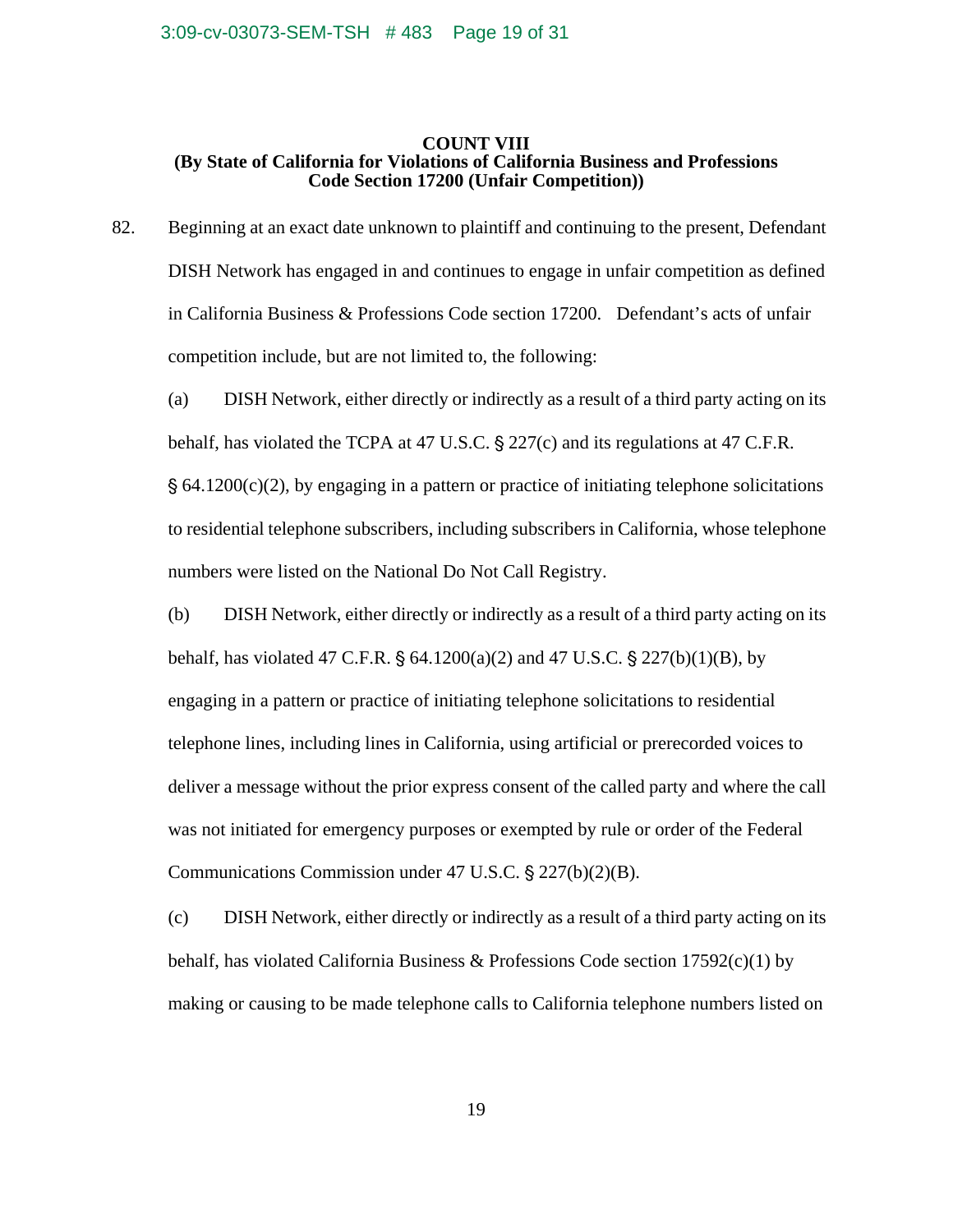#### 3:09-cv-03073-SEM-TSH # 483 Page 20 of 31

the National Do Not Call Registry and seeking to rent, sell, promote, or lease goods or services during those calls.

 (d) DISH Network, either directly or indirectly as a result of a third party acting on its behalf, has violated California Civil Code section  $1770(a)(22)(A)$ , which makes it an unfair method of competition and unfair or deceptive act or practice to disseminate an unsolicited prerecorded message by telephone without an unrecorded, natural voice first informing the person answering the telephone of the name of the caller or the organization being represented, and either the address or telephone number of the caller, and without obtaining the consent of that person to listen to the prerecorded message.

83. Unless enjoined and restrained by order of the Court, Defendant will continue to engage in such violations.

## **COUNT IX (By State of North Carolina for Violations of General Statutes** ' **75-102)**

84. North Carolina General Statutes  $\S$  75-102(a) provides that no telephone solicitor shall make a telephone solicitation to a North Carolina telephone subscriber's telephone number if the subscriber's telephone number appears in the latest edition of the National Do Not Call Registry. N.C. Gen. Stat.  $\S$  75-102(d) also requires telephone solicitors to implement systems and procedures to prevent telephone solicitations to telephone subscribers whose numbers appear in the National Do Not Call Registry and to monitor and enforce compliance by its employees and independent contractors in those systems and procedures.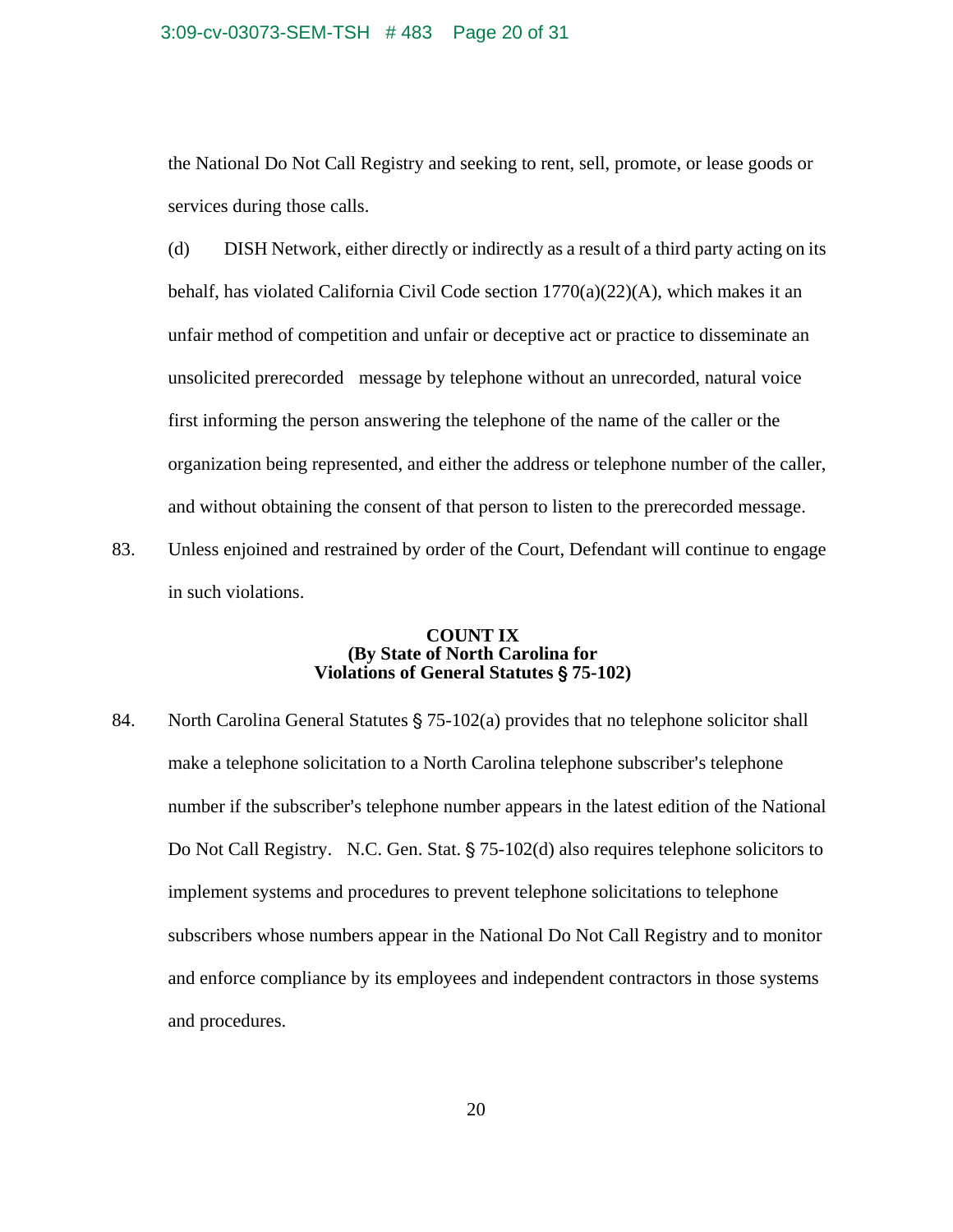- 85. DISH Network, and/or third parties acting on DISH Network's behalf, has violated N.C. Gen. Stat.  $\S$  75-102(a) by making telephone solicitations to the telephone numbers of North Carolina telephone subscribers when those numbers were in the pertinent edition of the National Do Not Call Registry.
- 86. DISH Network also violated N.C. Gen. Stat.  $\S$  75-102(d) by failing to monitor and enforce compliance by its employees, agents, and independent contractors in that, as set forth above, those persons made numerous telephone solicitations to the telephone numbers of North Carolina telephone subscribers when those numbers were in the pertinent edition of the National Do Not Call Registry.
- 87. DISH Network willfully engaged in the actions and practices described above.

## **COUNT X (By State of North Carolina for Violations of General Statutes** ' **75-104)**

- 88. North Carolina General Statutes § 75-104 provides that, subject to some exceptions, no person may use an automatic dialing and recorded message player to make an unsolicited telephone call. One of those exceptions allows a person to make such calls if prior to the playing of the recorded message a live operator, among other things, states the nature and length in minutes of the recorded message, and asks for and receives prior approval to play the recorded message from the person receiving the call.
- 89. DISH Network, and/or third parties acting on DISH Network's behalf, has violated N.C. Gen. Stat.  $\S 75$ -104 by using automatic dialing and recorded message players to make unsolicited telephone calls to North Carolina telephone subscribers without first having live operators inform the telephone subscribers of the nature and length of the recorded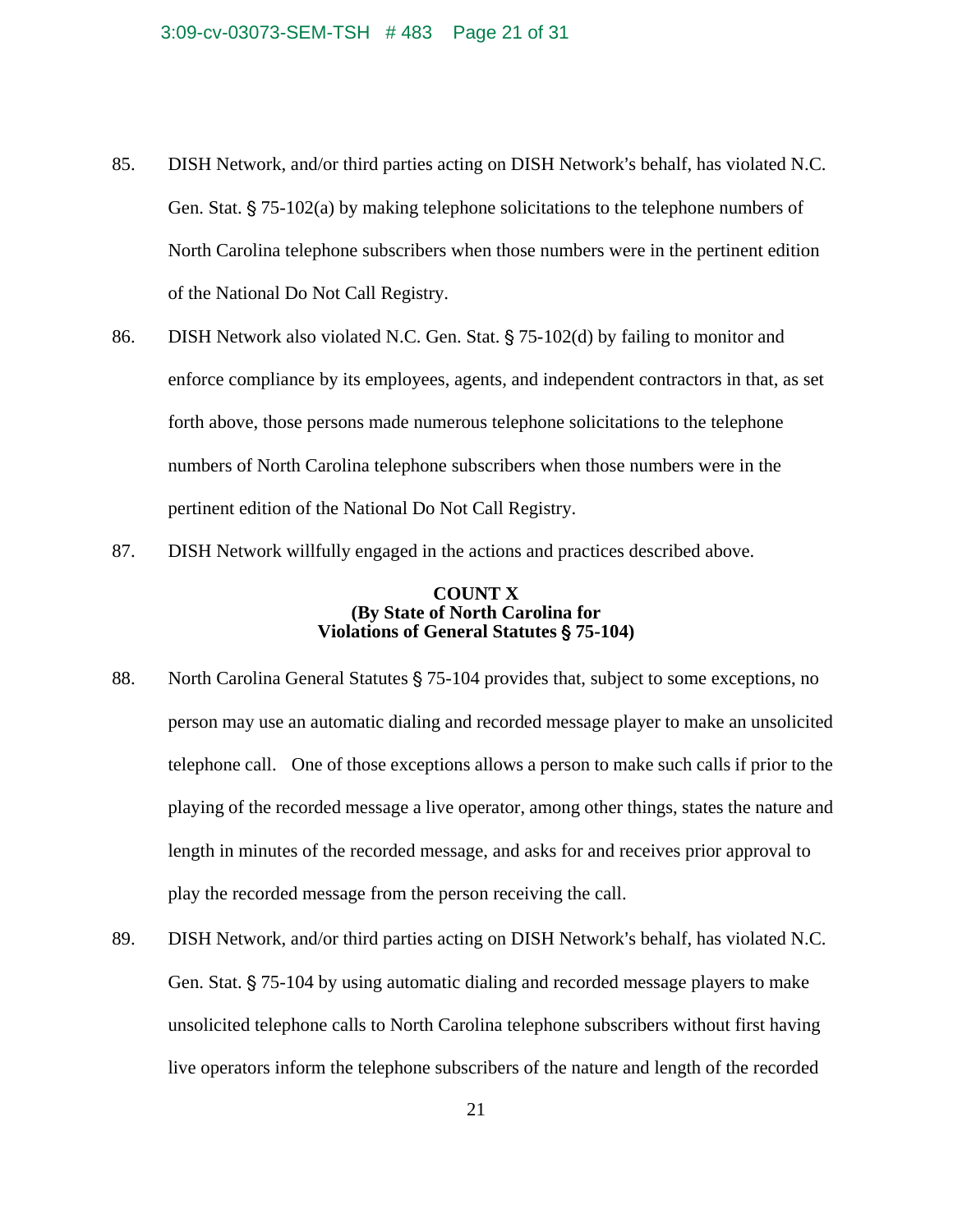#### 3:09-cv-03073-SEM-TSH # 483 Page 22 of 31

message and asking for and obtaining permission to play the message from the person receiving the call, and otherwise not complying with any of the exceptions set forth in N.C. Gen. Stat. § 75-104.

90. DISH Network willfully engaged in the practices described above.

# **COUNT XI (By State of Illinois for Violations of 815 ILCS 305/30(b) and 815 ILCS 505/2Z)**

- 91. Illinois law, 815 ILCS 305/30(b), provides that no person shall play a prerecorded message placed by an autodialer without the consent of the called party.
- 92. A knowing violation of 815 ILCS 305/30(b) also is a violation of 815 ILCS 505/2Z, which violation, pursuant to 815 ILCS 505/7, empowers the Court to award, among other things, civil penalties, costs of suit, restitution, and a temporary, preliminary, or permanent injunction.
- 93. The Defendant, and/or third parties acting on its behalf, has violated 815 ILCS 305/30(b) and 815 ILCS 505/2Z by knowingly playing or causing to be played prerecorded messages placed by an autodialer without the consent of the called party.

# **COUNT XII (By State of Ohio for Violations of the Ohio Consumer Sales Practices Act)**

94. The Ohio Consumer Sales Practices Act, Ohio Revised Code 1345.02 and 1345.03 prohibits "suppliers" from engaging in unfair, deceptive and unconscionable consumer sales practices. The Defendant is a "supplier" as that term is defined in Ohio Revised Code 1345.01(C), since Defendant engages in the business of effecting consumer transactions, either directly or indirectly, for purposes that are primarily personal, family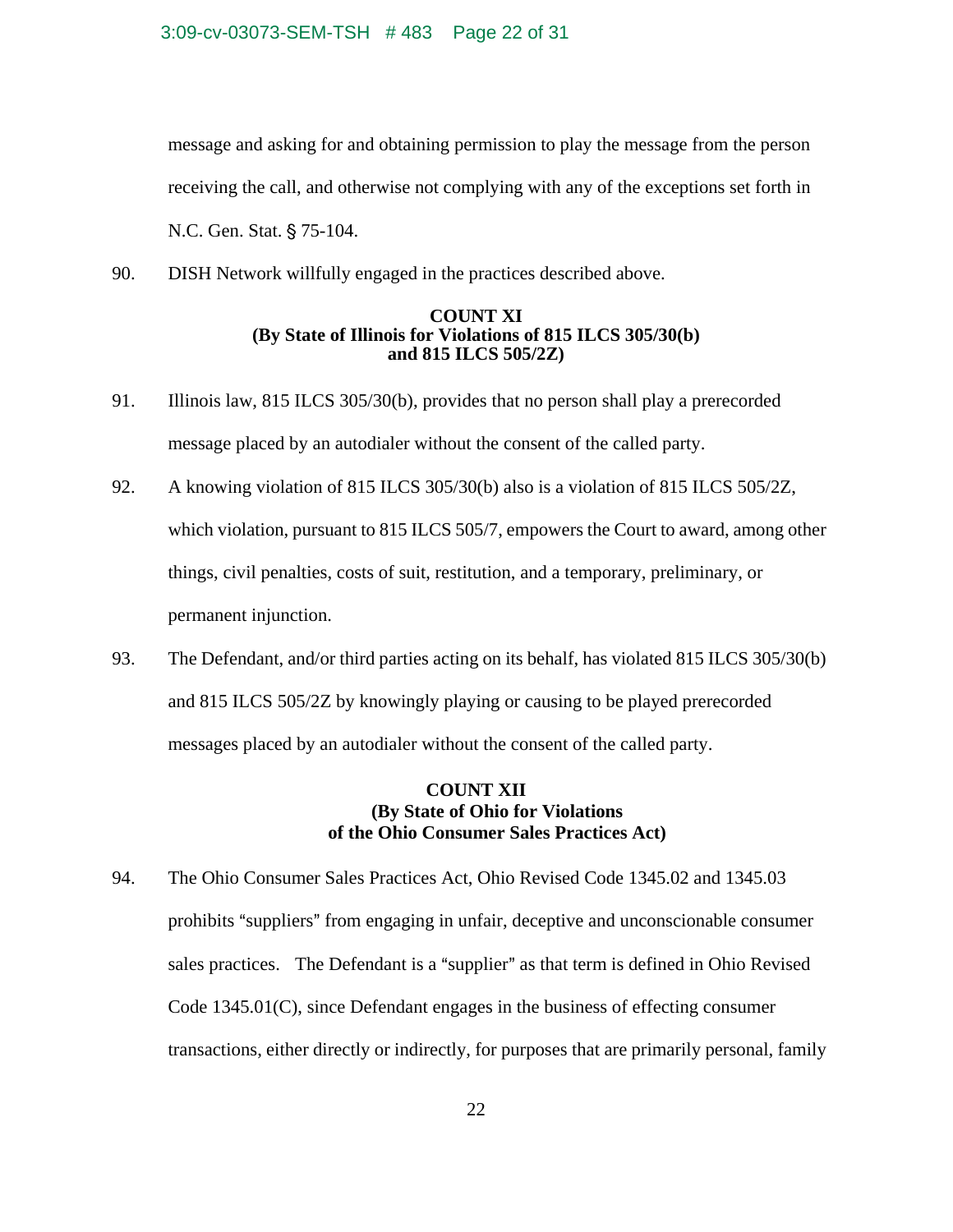#### 3:09-cv-03073-SEM-TSH # 483 Page 23 of 31

or household within the meaning as specified in Revised Code 1345.01(A) of the Consumer Sales Practices Act.

- 95. Defendant, either directly or as a result of a third party acting on its behalf, violated Ohio Revised Code Sections 1345.02(A) and 1345.03(A) by engaging in a pattern or practice of initiating telephone solicitations to residential telephone subscribers in the State of Ohio, whose telephone numbers were listed on the National Do Not Call Registry in violation of the TCPA, 47 U.S.C.  $\S 227(c)$ , and 47 C.F.R. 64.1200(c)(2) and/or in violation of the Telemarketing Sales Rule, 16 C.F.R.  $\S 310.4(b)(1)(iii)(B)$ .
- 96. Defendant, either directly or indirectly as a result of a third party acting on its behalf, violated Ohio Revised Code Sections 1345.02(A) and 1345.03(A) by engaging in a pattern or practice of initiating telephone calls to residential telephone lines using artificial or prerecorded voices to deliver a message without the prior express consent of the called party and without falling within specified exemptions delineated within the TCPA in violation of the TCPA, 47 U.S.C.  $227(B)(1)(b)$  and 47 C.F.R. 64.1200(a)(2).

# **CONSUMER INJURY**

97. Consumers in the United States have suffered and will suffer injury as a result of Defendant's violations of the TSR, the TCPA, California law, Illinois law, Ohio law, and North Carolina law. Absent injunctive relief by this Court, Defendant is likely to continue to injure consumers and harm the public interest.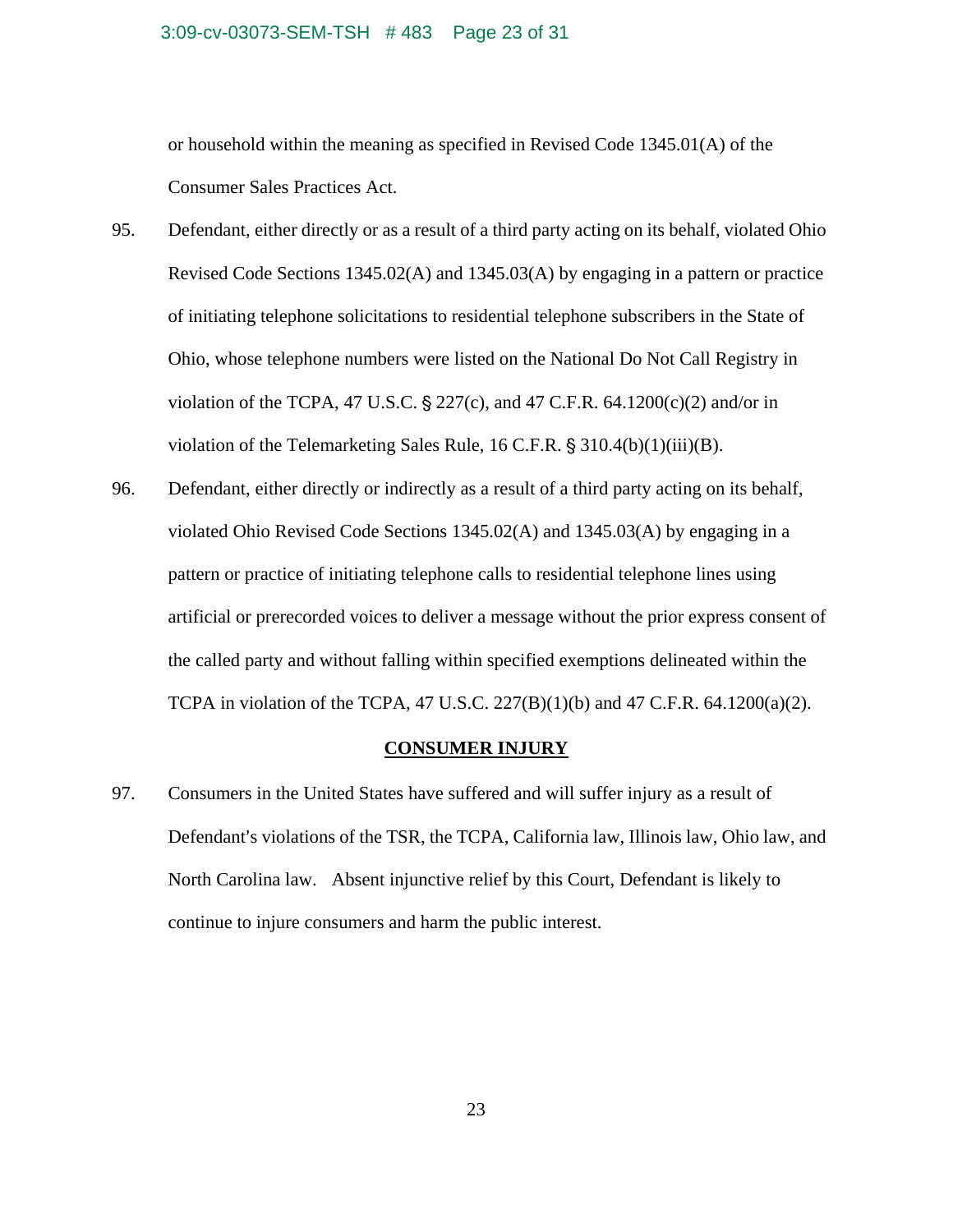## **THIS COURT'S POWER TO GRANT RELIEF**

- 98. Section 13(b) of the FTC Act, 15 U.S.C.  $\S$  53(b), empowers this Court to grant injunctive and other ancillary relief to prevent and remedy any violation of any provision of law enforced by the FTC.
- 99. Section  $5(m)(1)(A)$  of the FTC Act, 15 U.S.C. §  $45(m)(1)(A)$ , as modified by Section 4 of the Federal Civil Penalties Inflation Adjustment Act of 1990, 28 U.S.C. § 2461, as amended, and as implemented by  $16$  C.F.R.  $\S$  1.98(d) (2008) and by 74 Fed. Reg. 857 (Jan. 9, 2009) (to be codified at 16 C.F.R.  $\S$  1.98(d)), authorizes this Court to award monetary civil penalties of up to \$11,000 for each violation of the TSR on or before February 9, 2009, and up to \$16,000 for each violation of the TSR after February 9, 2009. Defendant's violations of the TSR were committed with the knowledge required by Section  $5(m)(1)(A)$  of the FTC Act, 15 U.S.C. §  $45(m)(1)(A)$ .
- 100. This Court, in the exercise of its equitable jurisdiction, may award ancillary relief to remedy injury caused by Defendant's violations of the Rule and the FTC Act.

# **PRAYER FOR RELIEF**

WHEREFORE, Plaintiffs requests that this Court, as authorized by Sections 5(a),  $5(m)(1)(A)$ , 13(b) and 19 of the FTC Act, 15 U.S.C.  $\S$  45(a), 45(m)(1)(A), 53(b) and 57b, and pursuant to its own equitable powers:

# **Prayer by All Plaintiffs**

1. Enter judgment against Defendant and in favor of Plaintiffs for each violation alleged in this complaint;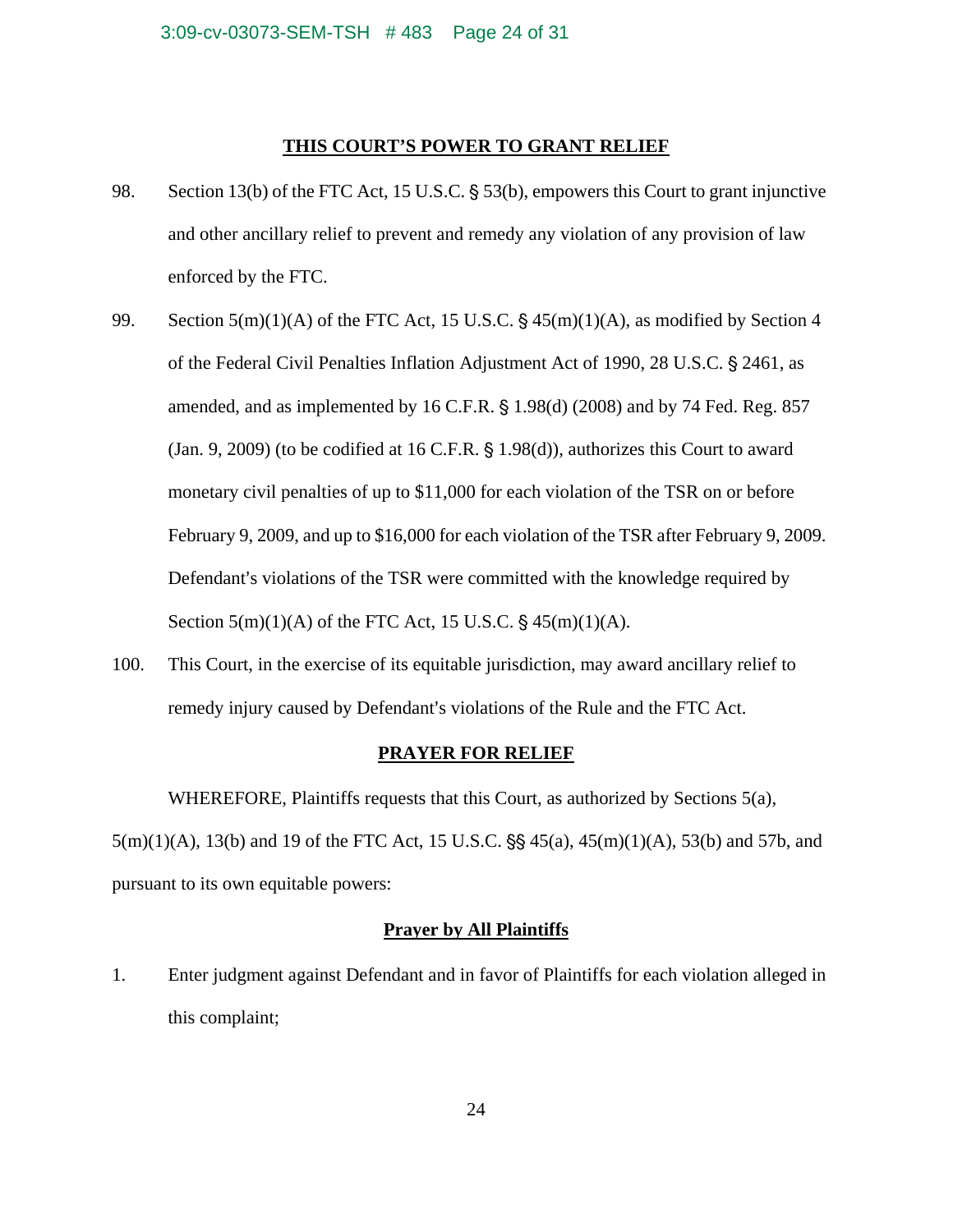# **Prayer by Plaintiff United States of America**

- 2. Award Plaintiff, the United States of America, monetary civil penalties from Defendant for every violation of the TSR;
- 3. Enter a permanent injunction to prevent future violations of the TSR and the FTC Act by Defendant;

#### **Prayer by the State Plaintiffs**

- 4. Assess against Defendant and in favor of the State Plaintiffs damages of \$1,500 for each violation of the TCPA found by the Court to have been committed by Defendant willfully and knowingly; if the Court finds Defendant has engaged in violations of the TCPA which are not willful and knowing, then assessing against Defendant damages of \$500 for each violation of the TCPA, as provided by  $47 \text{ U.S.C.}$  § 227;
- 5. Permanently enjoin Defendant from violating the TCPA, both generally, and specifically, by enumerating the acts in which Defendant is permanently enjoined from engaging;
- 6. Permanently enjoin Defendant from violating the TSR, the FTC Act, the TCPA, the relevant laws of California, Illinois, Ohio, and North Carolina;

# **Prayer by Plaintiff State of California**

7. Permanently enjoin Defendant, its successors, agents, representatives, employees, and all persons who act in concert with Defendant from committing any acts of unfair competition as defined in Section 17200, or violations of the TCPA and California Do Not Call Law at Business & Professions Code Section 17592, including the violations alleged in Counts V, VI, VII, and VIII pursuant to Business and Professions Code sections 17203 and 17593;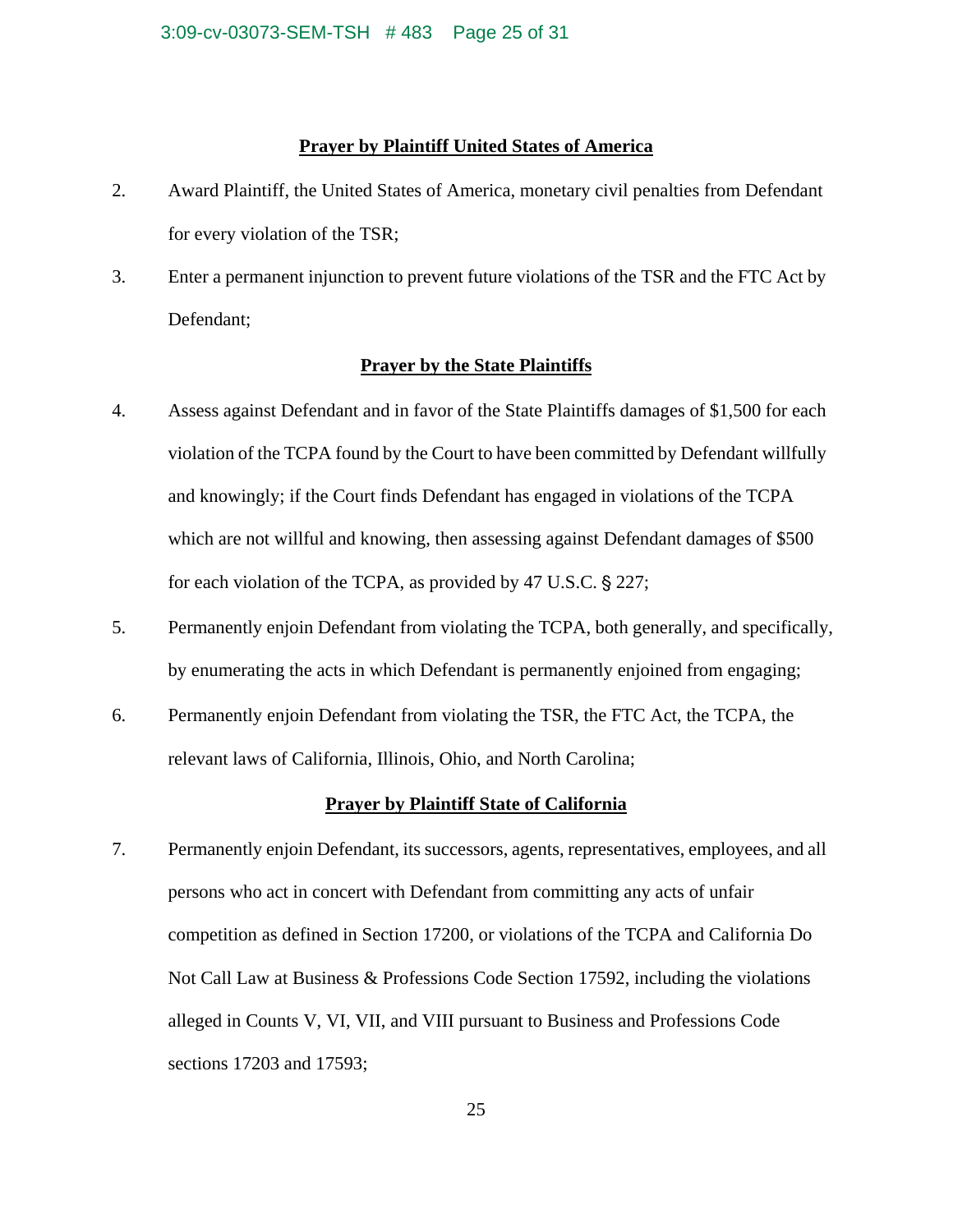- 8. Enter an order pursuant to California Business & Professions Code section 17593 and Section  $5(m)(1)(A)$  of the FTC Act, 15 U.S.C.  $\S$  45(m)(1)(A), as modified by Section 4 of the Federal Civil Penalties Inflation Adjustment Act of 1990, 28 U.S.C. § 2461, as amended, and as implemented by  $16$  C.F.R.  $\S$  1.98(d) (2008) and by 74 Fed. Reg. 857  $(Jan. 9, 2009)$  (to be codified at 16 C.F.R. § 1.98 $(d)$ ), requiring that Defendant be ordered to pay a civil penalty to Plaintiff, the People of the State of California through the California Attorney General's Office, in the amount of Eleven Thousand Dollars (\$11,000) for each violation of Business & Professions Code section 17592 by Defendant on or before February 9, 2009, and in the amount of Sixteen Thousand Dollars (\$16,000) for each violation of Business & Professions Code section 17592 by Defendant after February 9, 2009, according to proof;
- 9. Enter an order pursuant to California Business & Professions Code sections 17206 and 17536, requiring that Defendant be ordered to pay a civil penalty to Plaintiff, the People of the State of California through the California Attorney General's Office, in the amount of Two Thousand Five Hundred Dollars (\$2,500) for each violation of Business & Professions Code sections 17200 and 17592 by Defendant, according to proof;
- 10. Make such orders or judgments, pursuant to California Business & Professions Code sections 17206 and 17534, as may be necessary to restore to any person in interest any money or property which Defendant may have acquired either directly or indirectly from such persons by means of unfair competition, pursuant to California Business  $\&$ Professions Code section 17203 or by violating section 17592;

26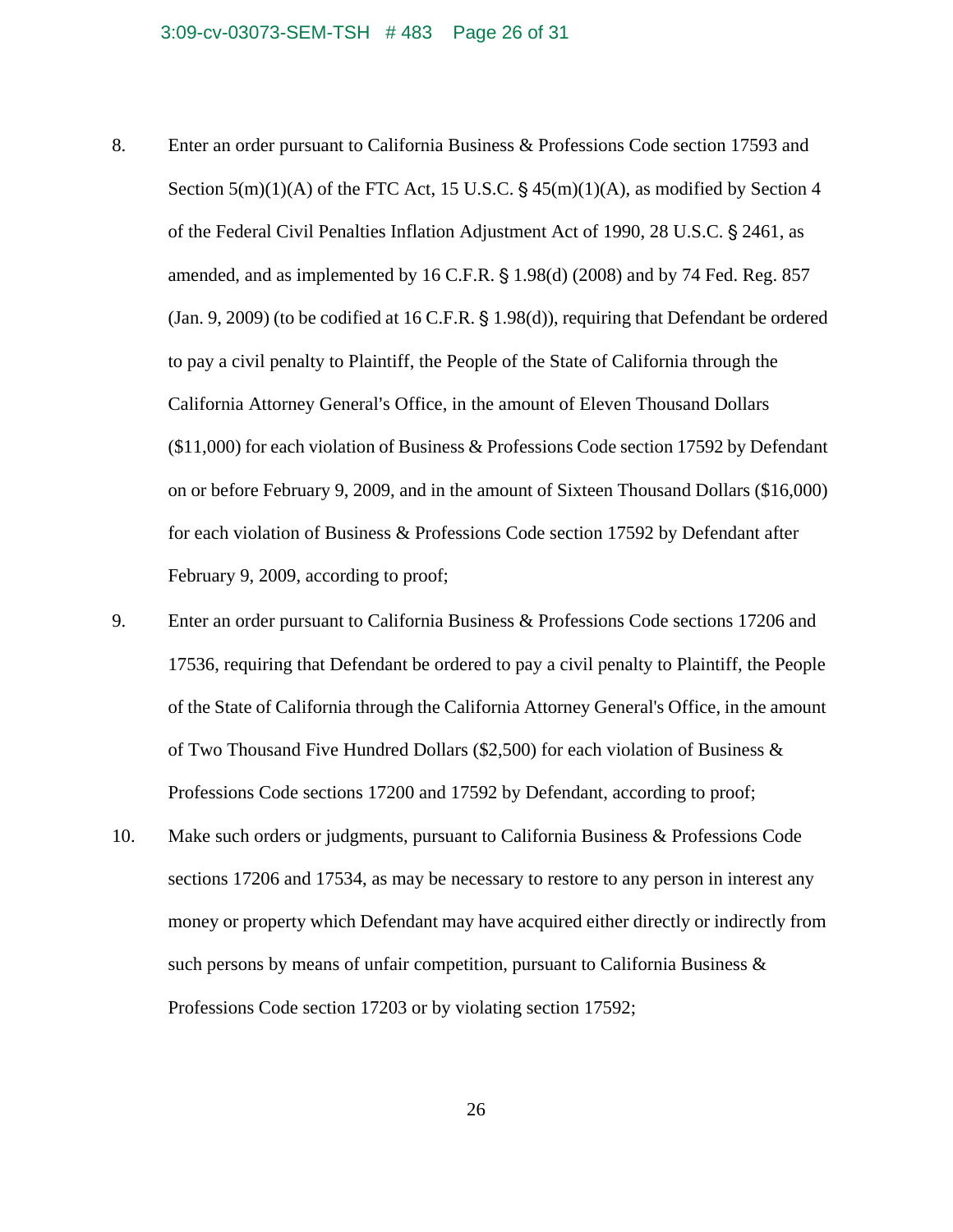#### **Prayer by Plaintiff State of Illinois**

11. Enter an order pursuant to 815 ILCS 505/7, 815 ILCS 505/2Z, and 815 ILCS 305/30(d) assessing a civil penalty in the amount of Fifty Thousand Dollars (\$50,000);

## **Prayer by Plaintiff State of North Carolina**

12. Enter an order requiring Defendant to pay the State of North Carolina civil penalties in accordance with N.C. Gen. Stat.  $\S$  75-105, to pay the State of North Carolina reasonable attorneys fees for willful violations in accordance with N.C. Gen. Stat.  $\S 75$ -105;

#### **Prayer by Plaintiff State of Ohio**

- 13. Enter an order pursuant to Ohio Revised Code Section 1345.07(A)(1) declaring that the acts and practices in which the Defendant engaged, as described in Count XII, were in violation of the Ohio Consumer Sales Practices Act, Ohio Revised Code 1345.01 *et seq.*;
- 14. Permanently enjoin Defendant, its successors, agents, representatives, employees, and all person who act in concert with Defendant from engaging in unfair, deceptive or unconscionable acts or practices, including the conduct as specified in Counts V, VI and XII, that are in violation of the Ohio Consumer Sales Practices Act, Ohio Revised Code 1345.01 *et seq.*;
- 15. Enter an Order requiring Defendant to pay civil penalties to the Ohio Attorney General pursuant to Revised Code Section 1345.07, in the amount of twenty five thousand dollars (\$25,000) for each violation of the Ohio Consumer Sales Practices Act;

#### **Prayer by All Plaintiffs**

16. Order Defendant to pay the costs of this action, including costs of investigation incurred by State Plaintiffs; and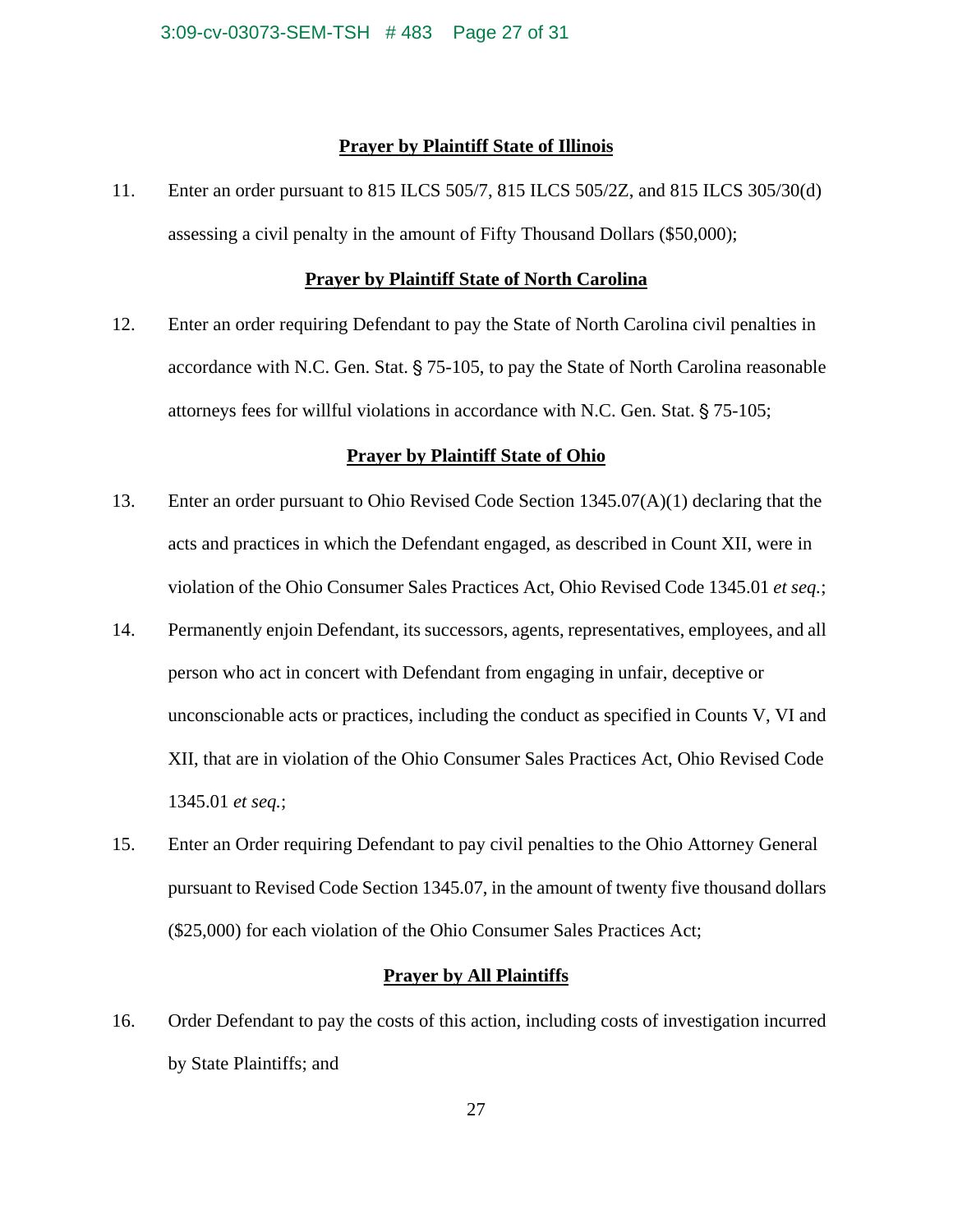17. Award Plaintiffs such other and additional relief as the Court may determine to be just

and proper.

Dated: February 27, 2015

OF COUNSEL:

LOIS C. GREISMAN Associate Director for Marketing Practices

ROBERTO ANGUIZOLA Assistant Director, Marketing Practices

RUSSELL DEITCH GARY IVENS **Attorneys** Federal Trade Commission 600 Pennsylvania Ave. NW, Room 288 Washington, DC 20580 Telephone: 202-326-2585 (Deitch), 202-326-2330 (Ivens) Fax: 202-326-3395

# FOR THE UNITED STATES OF AMERICA:

JOYCE BRANDA Acting Assistant Attorney General

JONATHAN F. OLIN Deputy Assistant Attorney General

MICHAEL S. BLUME, Director

LISA K. HSIAO PATRICK R. RUNKLE SANG H. LEE Trial Attorneys Consumer Protection Branch U.S. Department of Justice PO Box 386 Washington, DC 20044-0386 Telephone: 202-532-4892 (Hsiao) 202-532-4723 (Runkle) 202-532-4793 (Lee) Fax: 202-514-8742 Lisa.K.Hsiao@usdoj.gov Patrick.R.Runkle@usdoj.gov Sang.H.Lee@usdoj.gov

GREG GILMORE Assistant U.S. Attorney U.S. Attorney's Office for C.D. Ill. 318 S. 6th St. Springfield, IL 62701-1806 Telephone: 217-492-4450 Fax: 217-492-4512 Greg.Gilmore@usdoj.gov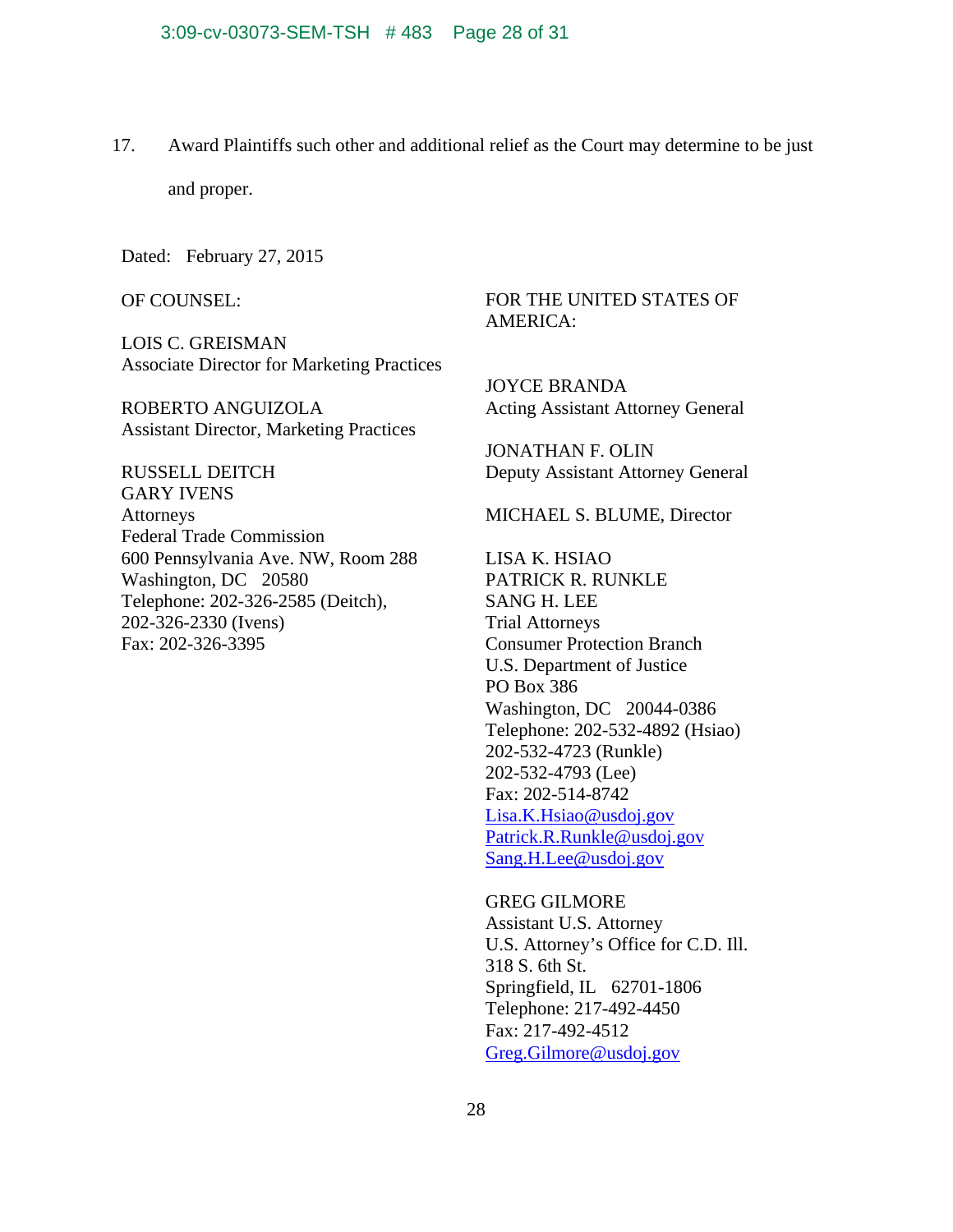ERIC LONG Assistant U.S. Attorney U.S. Attorney's Office for the Central District of Illinois 318 S. 6th St. Springfield, IL 62701-1806 Telephone: 217-492-4450 Fax: 217-492-4512 Eric.Long@usdoj.gov

FOR THE PEOPLE OF THE STATE OF ILLINOIS

LISA MADIGAN Attorney General of Illinois

ELIZABETH BLACKSTON Assistant Attorney General; Chief, Consumer Fraud Bureau

PAUL A. ISAAC Assistant Attorney General Consumer Fraud Bureau 500 South Second St. Springfield, IL 62706 Telephone: 217-782-4436 Fax: 217-782-1097 pisaac@atg.state.il.us

#### FOR THE STATE OF NORTH CAROLINA

ROY COOPER Attorney General of North Carolina

David N. Kirkman Special Deputy Attorney General Consumer Protection Division Office of the Attorney General 114 W. Edenton St. Raleigh, NC 27602-0629

# FOR THE PEOPLE OF THE STATE OF CALIFORNIA

KAMALA D. HARRIS Attorney General of the State of California

/s/ Jon Worm JINSOOK OHTA JON WORM Deputy Attorney General Consumer Law Section Office of the Attorney General 110 W. "A" Street, Suite 1100 San Diego, CA 92101-3702 Telephone: 619-645-3182 (Ohta) 619-645-2067 (Worm) Fax: 619-645-2062 jinsook.ohta @doj.ca.gov jon.worm@doj.ca.gov

# FOR THE STATE OF OHIO

MIKE DEWINE Attorney General of Ohio

MICHAEL ZIEGLER ERIN B. LEAHY Assistant Attorneys General Consumer Protection Section Ohio Attorney General's Office 30 E. Broad St., 14th Floor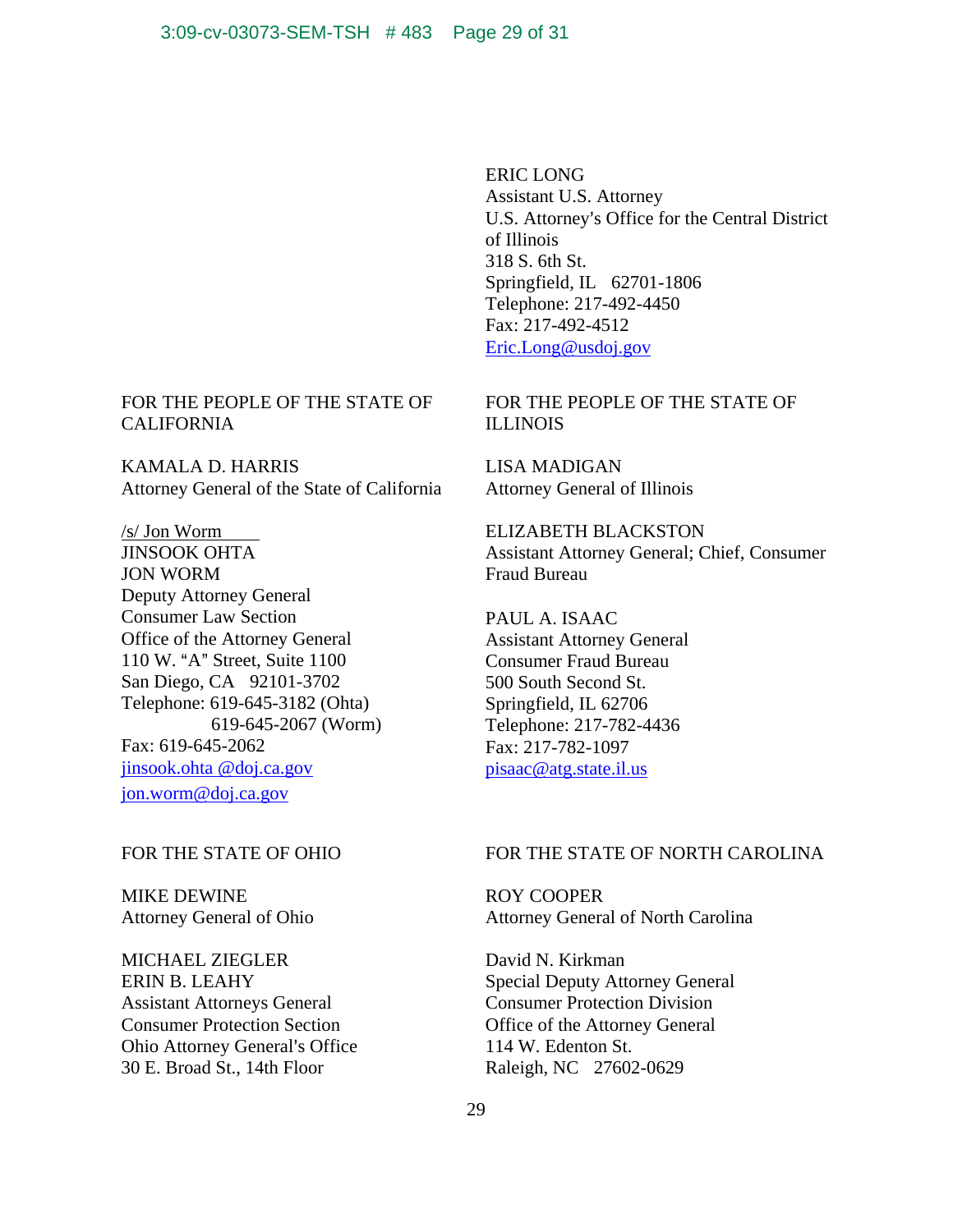Columbus, OH 43215-3414 Telephone: 614-466-3980 (Ziegler) 614-752-4730 (Leahy) Fax: 866-768-2648 Michael.Ziegler@ohioattorneygeneral.gov Erin.Leahy@ohioattorneygeneral.gov

Telephone: 919-716-6000 Fax: 919-716-6050 dkirkman@ncdoj.gov